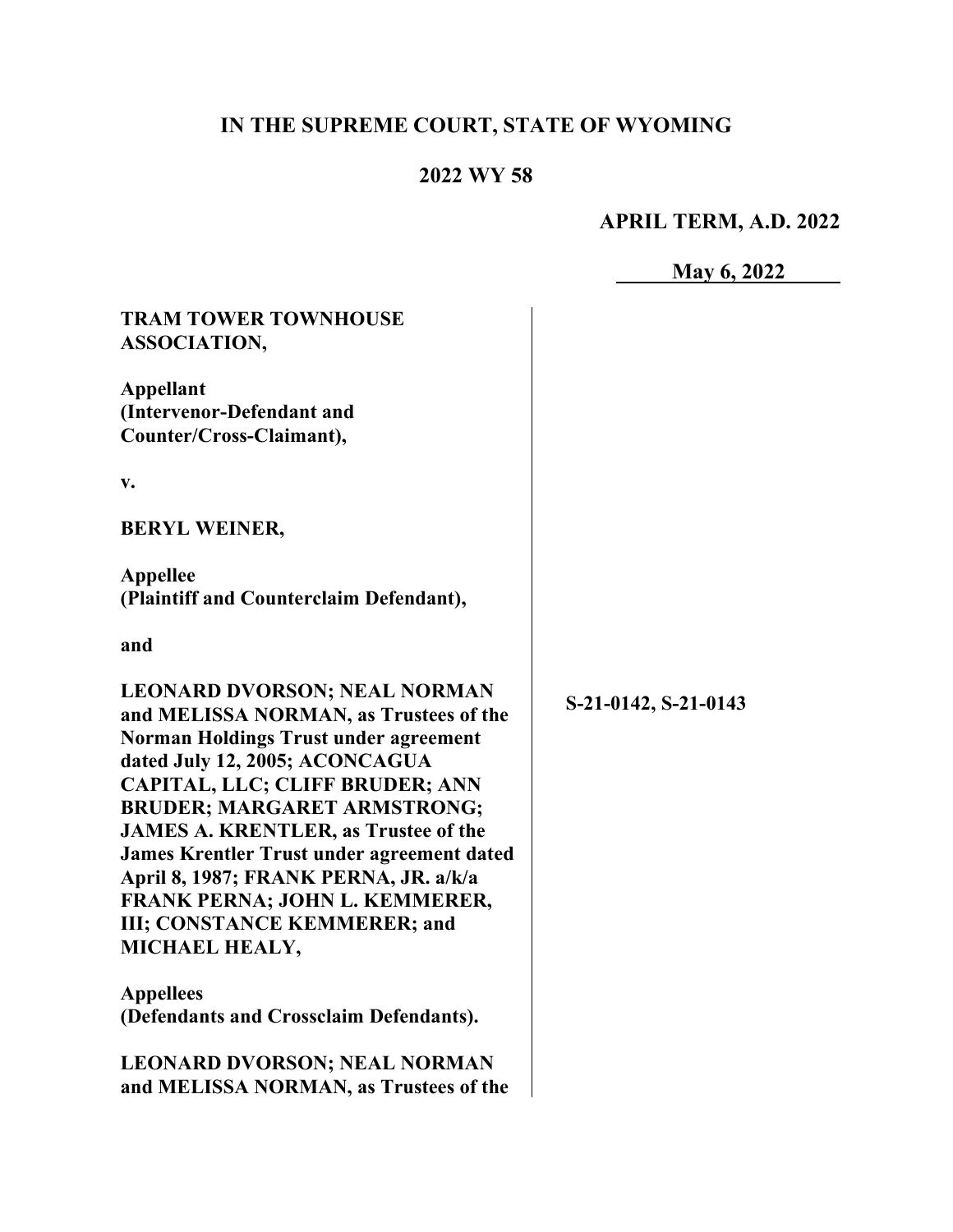**Norman Holdings Trust under agreement dated July 12, 2005; CLIFF BRUDER and ANN BRUDER; FRANK PERNA, JR. a/k/a FRANK PERNA; and ACONCAGUA CAPITAL, LLC,**

**Appellants (Defendants and Crossclaim Defendants),**

**v.**

**BERYL WEINER,**

**Appellee (Plaintiff and Counterclaim Defendant),**

**and**

**TRAM TOWER TOWNHOUSE ASSOCIATION,**

**Appellee (Intervenor-Defendant and Counter/Cross-Claimant),**

**and**

**MARGARET ARMSTRONG; JAMES A. KRENTLER, as Trustee of the James Krentler Trust under agreement dated April 8, 1987; JOHN L. KEMMERER, III; CONSTANCE KEMMERER; and MICHAEL HEALY,**

**Appellees (Defendants and Crossclaim Defendants).**

> *Appeal from the District Court of Teton County The Honorable Joseph B. Bluemel, Judge*

*Representing Tram Tower Townhouse Association:* Mark D. Sullivan of Mark D. Sullivan, PC, Wilson, Wyoming.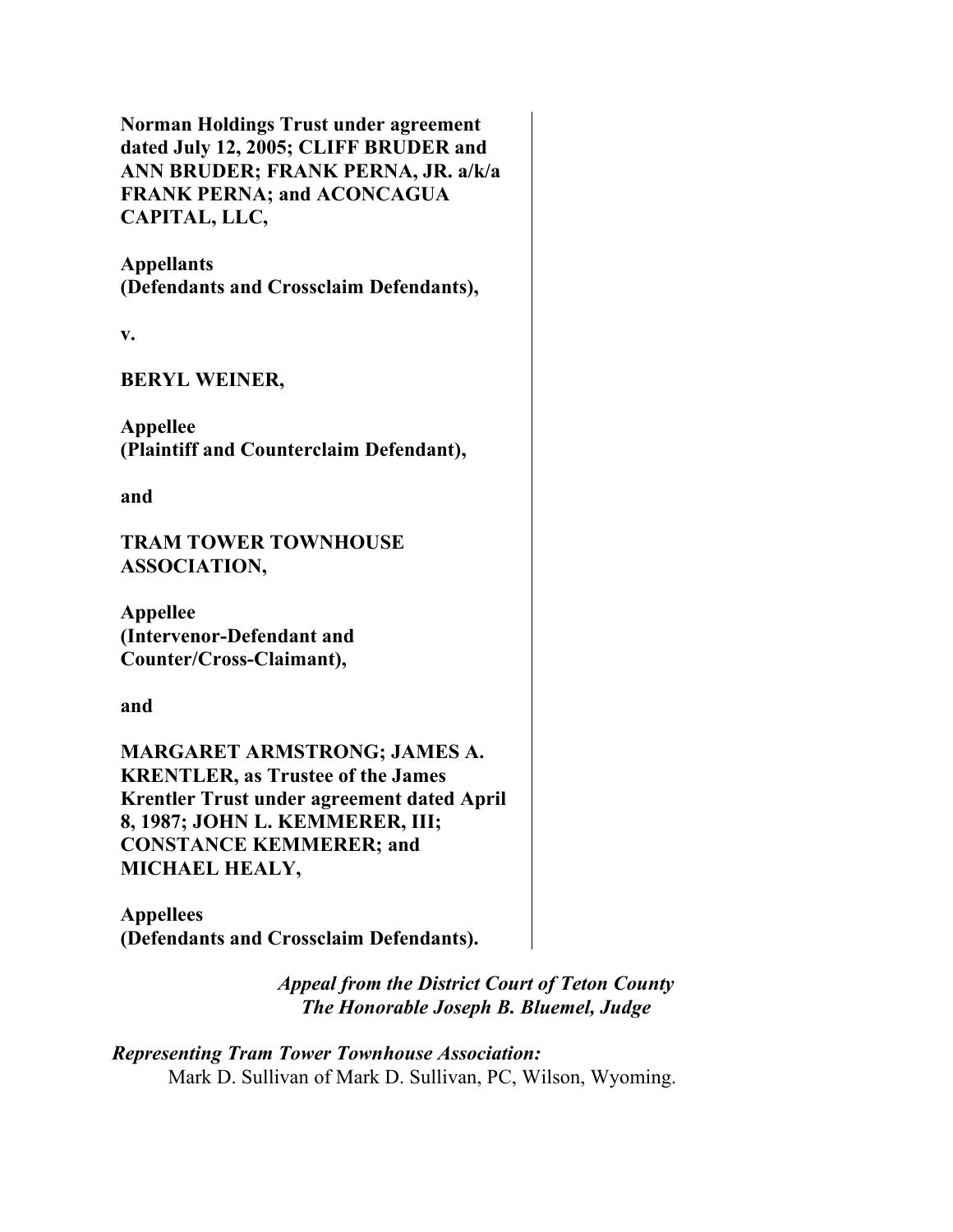#### *Representing Margaret Armstrong, Michael Healy, John L. Kemmerer, III***,** *Constance Kemmerer, and Beryl Weiner:*

David Clark of Ragain & Clark, PC, Worland, Wyoming; Dale Cottam of Bailey Stock Harmon Cottam, Afton, Wyoming; Christopher Hawks of Hawks & Associates, LC, Jackson, Wyoming; Robert C. Jarosh of Hirst Applegate, LLP, Cheyenne, Wyoming. Argument by Mr. Clark and Mr. Jarosh.

#### *Representing Leonard Dvorson, Neal and Melissa Norman, Aconcagua Capital, LLC, Cliff Bruder, Ann Bruder, and Frank Perna, Jr.:*

Paul E. D'Amours of Hess D'Amours & Krieger, LLC, Jackson, Wyoming.

*Representing James A. Krentler:*  No appearance.

#### Before FOX, C.J., and DAVIS<sup>\*</sup>, KAUTZ, BOOMGAARDEN, and GRAY, JJ.

#### *BOOMGAARDEN, J., delivers the opinion of the Court; GRAY, J., files a dissenting opinion in which DAVIS, J., joins.*

*\* Justice Davis retired from judicial office effective January 16, 2022, and, pursuant to Article 5, § 5 of the Wyoming Constitution and Wyo. Stat. Ann. § 5-1-106(f) (LexisNexis 2021), he was reassigned to act on this matter on January 18, 2022.*

**NOTICE: This opinion is subject to formal revision before publication in Pacific Reporter Third. Readers are requested to notify the Clerk of the Supreme Court, Supreme Court Building, Cheyenne, Wyoming 82002, of any typographical or other formal errors so that correction may be made before final publication in the permanent volume.**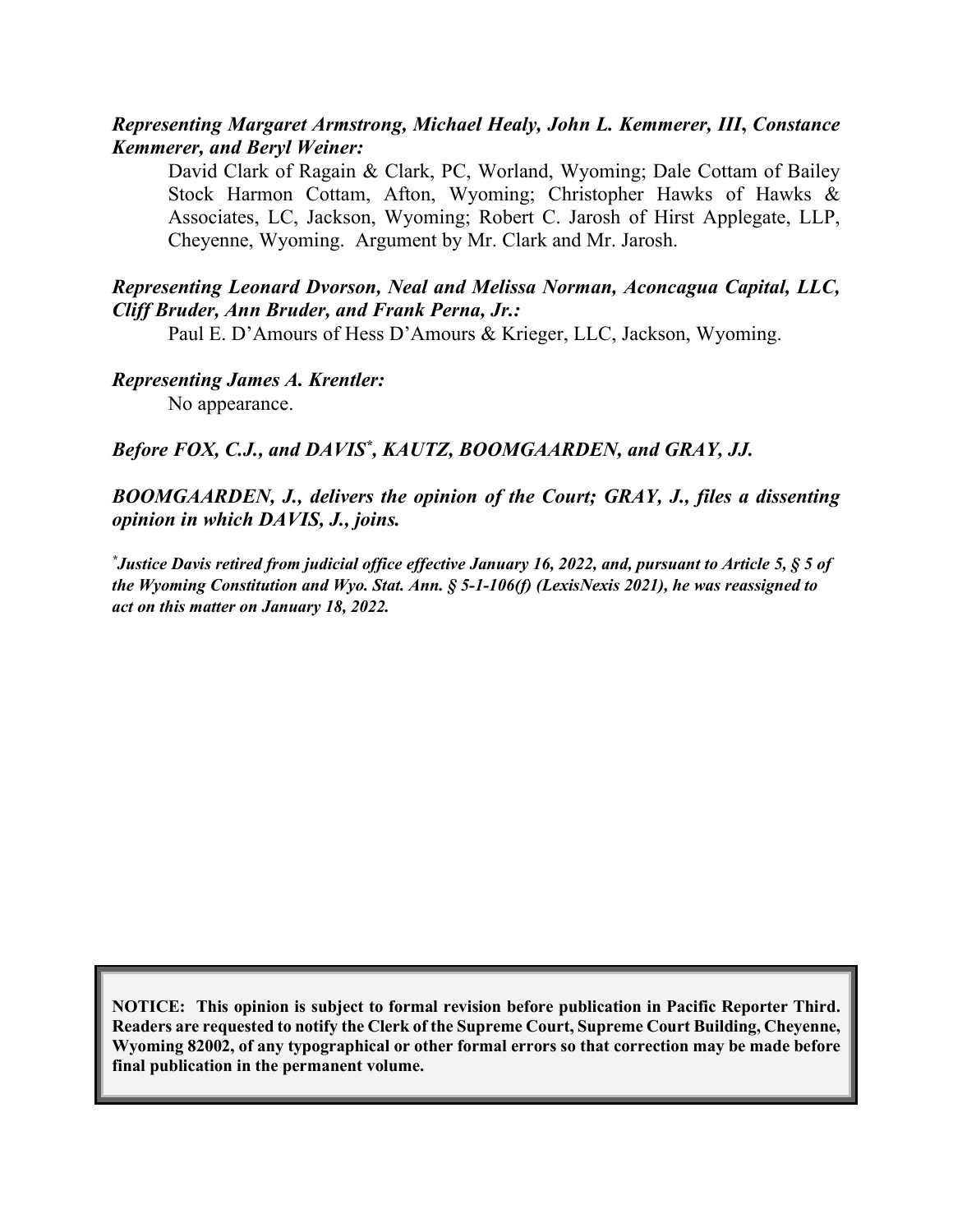#### **BOOMGAARDEN, Justice.**

[¶1] This is an ongoing dispute about who owns an undeveloped .53-acre parcel in Teton Village, Teton County, Wyoming, and whether it should be sold or conserved. The conflicting ownership claims are the result of a series of unfortunate events, beginning with the faulty construction of townhouses in Teton Village, Wyoming; leading to the 1998 conveyance of adjoining land (the "Phase II Land") in settlement of claims against the developers; the formation of an LLC (the 1998 LLC), to hold the property; the administrative dissolution of the 1998 LLC; and the attempt to resurrect it with the formation of a new LLC (the 2006 LLC). The many parties assert different ownership theories, depending on which entity they claim to derive their interest from. The parties involved are many, and the procedural history is long, complex, and unfinished. To date, the district court has issued several summary judgment orders and related rulings, which we affirm.

#### *ISSUES*

 $[$ [2] The parties raise multiple issues in two appeals,<sup>[1](#page-3-0)</sup> which we consolidated for briefing and argument.

[¶3] The threshold issue common to both appeals is whether the receivership order pertaining to the 2006 LLC is an appealable order under W.R.A.P. 1.05(e)(2).

[¶4] If it is, then the dispositive issues in the Association's appeal are:

I. Should we convert the Association's appeal of the district court's summary judgment ruling that the 1998 conveyance was legal to a writ of review under W.R.A.P. 13.02?

II. Did the district court err in ruling that the 1998 conveyance was legal?

[¶5] And the dispositive issue in the Dvorson Appellants' appeal is:

<span id="page-3-0"></span><sup>&</sup>lt;sup>1</sup> In appeal S-21-0142, the Tram Tower Townhouse Association, a Wyoming nonprofit corporation, challenges the court's summary judgment decision that the 1998 conveyance of the Phase II Land from the developers to the 1998 LLC was legal. It argues genuine issues of material fact require trial on the legality of the conveyance. The Association also challenges a receivership order requiring winding up of the 2006 LLC and possible sale of the Phase II Land.

In appeal S-21-0143, the Dvorson Appellants challenge the same receivership order. They argue the court abused its discretion by failing to order the receiver to maintain the 2006 LLC as a going concern until all appeals, not just this one, are complete.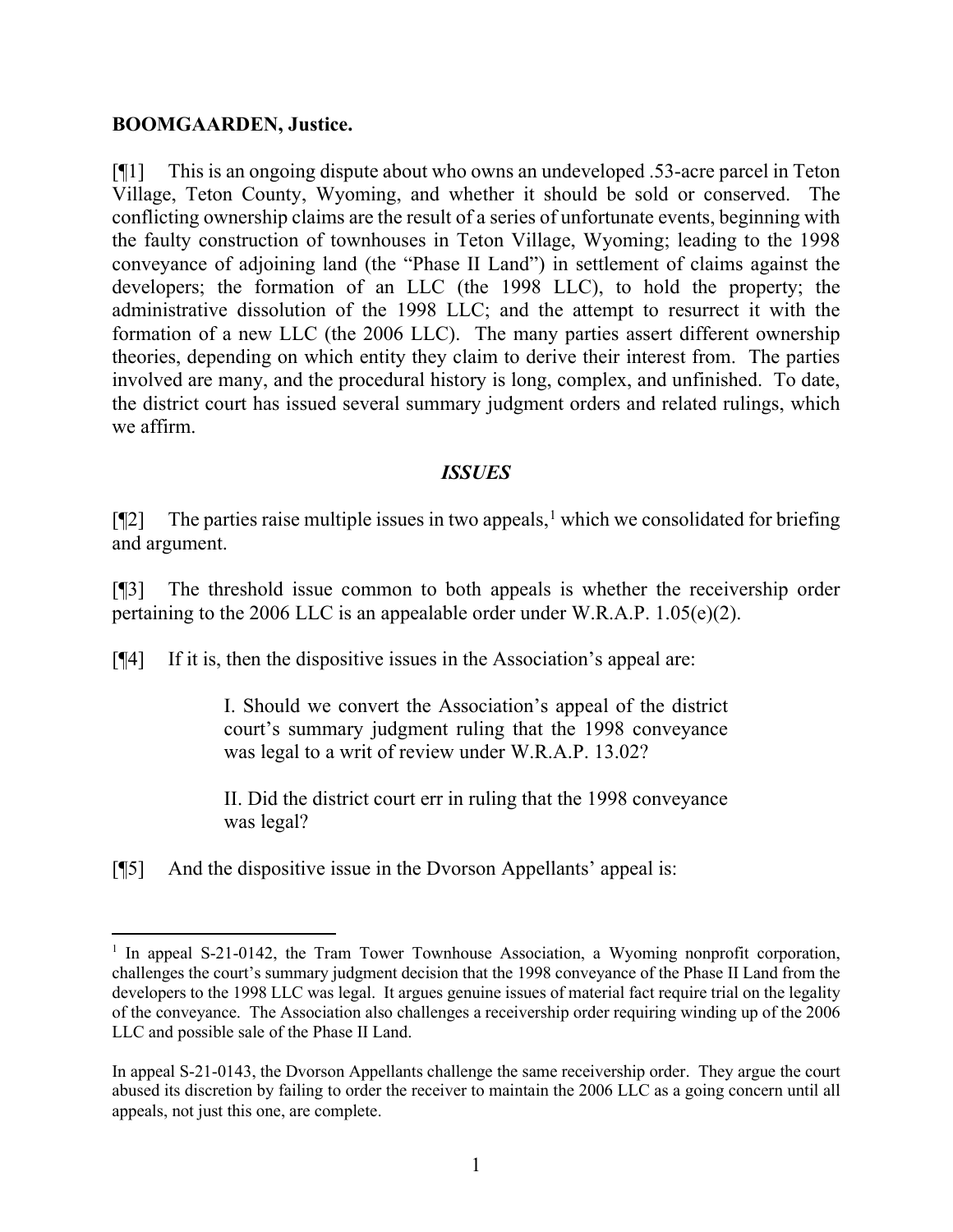Did the district court abuse its discretion by failing to order the receiver to maintain the 2006 LLC as a going concern until all appeals are complete?

## *FACTS*

## **Background**

[¶6] In the early 1990s, Paul McCollister and Tram Tower Development Company (the Developers) finished a 12-unit residential development known as the Tram Tower Townhouse Project. It soon became apparent the development suffered design and construction defects. For example, the residential building roofs were designed and constructed in a manner that resulted in heavy ice formation and interior leaking; the common area roof also leaked. The Association paid hundreds of thousands of dollars to fix these problems and then assessed those costs back to the townhouse owners.

[¶7] In 1996, the Association retained the law firm of Ranck, Schwartz & Day, LLC to sue various individuals and entities, including the Developers. Attorney William P. Schwartz, who handled the litigation, planned to name the Association as the plaintiff until he learned it might not have standing to bring certain claims. To avoid this problem he named the individual townhouse owners as plaintiffs on the complaint. Plaintiffs sought damages, as well as declaratory judgment that the Phase II Land could not be annexed into the Tram Tower Townhouse Project.

[¶8] After filing the complaint, Schwartz discovered a potential conflict of interest among the townhouse owners, so he met with the Association's Board—which consisted of Perna, G. Moser, and Weiner—and its general counsel, Hank Phibbs, [2](#page-4-0) to discuss the problem. They decided the best solution would be for the individual townhouse owners to assign their claims against the Developers to the Association. Schwartz sent the townhouse owners a letter explaining the conflict of interest and proposed solution, along with an Assignment and Conflict Waiver form. The Association's President, Perna, followed up with a letter to the individual owners explaining that if they assigned their claims to the Association, they would receive a credit against further assessments for repairs and litigation. Once all townhouse owners assigned their claims to the Association, Schwartz substituted the Association as the sole plaintiff in the lawsuit.

[¶9] After the Association learned the Developers lacked insurance and had limited resources to satisfy any judgment, it sought to recover the Phase II Land as settlement. Before mediation, the Phase II Land appraised at \$550,000.

<span id="page-4-0"></span> $2$  Phibbs served as general counsel to the Association from the early 1990s until approximately 2010.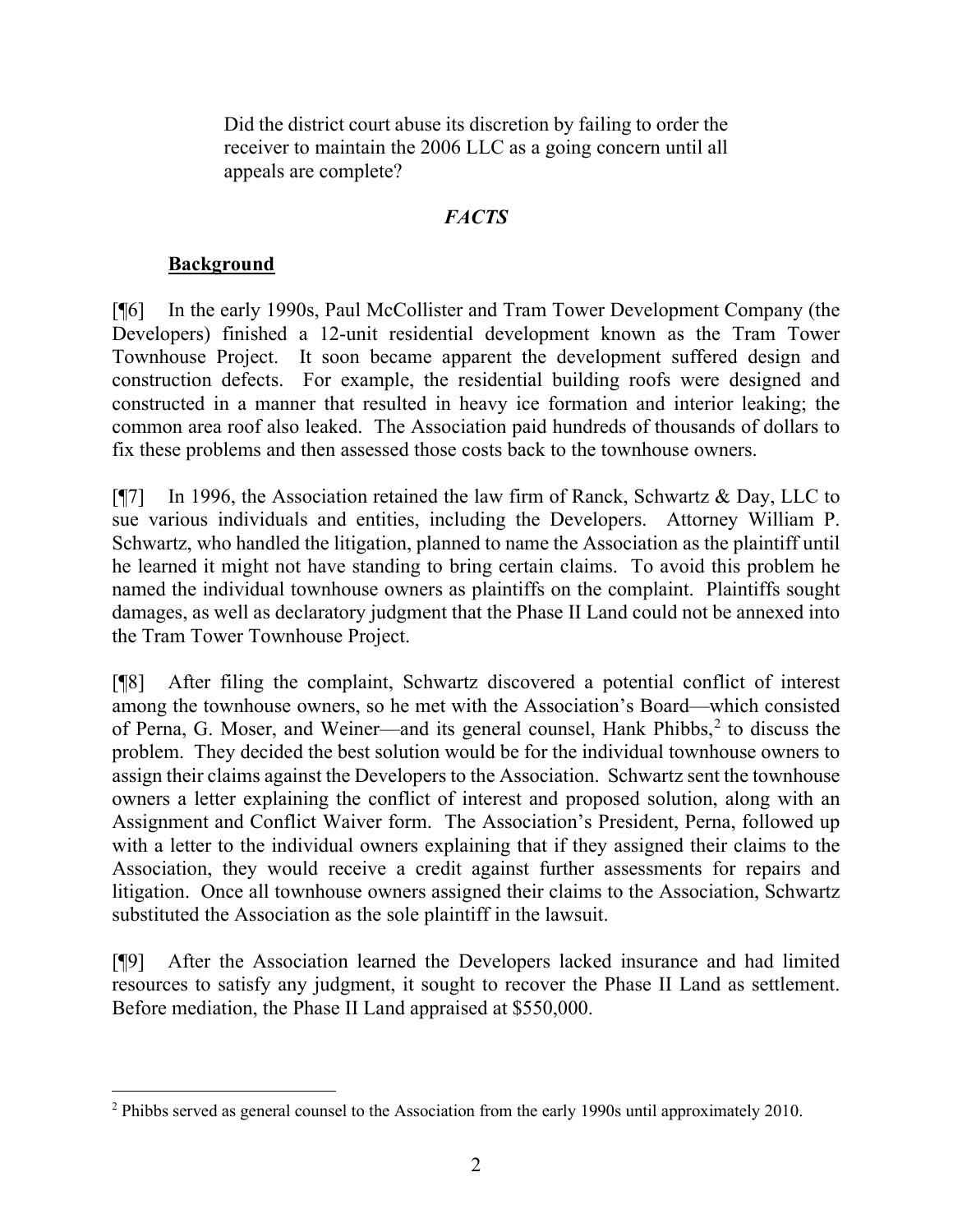[¶10] Under the mediated settlement agreement, the Developers agreed to pay the Association \$100,000 and convey the Phase II Land to the Association or its designee. Schwartz and Perna presented the settlement agreement to the Board for approval. With the Board's approval in hand, Schwartz then sent the townhouse owners a letter explaining the proposed settlement and further informing them that the Board intended to explore the possibility of donating the Phase II Land for a conservation easement.

[¶11] At the Board's direction, Schwartz consulted with Bill Hutton, a California attorney with expertise in conservation easements. Hutton advised that the Phase II Land should be conveyed to a Limited Liability Company, the members of which would be the Association members. That way, if the Phase II Land were donated for conservation, the individual LLC members could claim a charitable tax deduction. The Board unanimously agreed to create an LLC to take title to the Phase II Land and presented this to the Association members for consideration at their December 1998 annual meeting.

[¶12] On December 30, 1998, Perna signed a Mutual Release and Settlement Agreement (Settlement Agreement) with the Developers. The Settlement Agreement stated in relevant part:

> 1. Payment to Association. Within ten (10) days of the effective date of this Agreement, \$100,000 shall be paid to the Association on behalf of [the Developers].

> 2. Conveyance to Association. On or before December 31, 1998, [the Developers] will execute and deliver to legal counsel for the Association an original Warranty Deed in the form attached hereto as Exhibit 1 (which deed has been prepared by the Association's legal counsel) conveying the Phase II property to the Association's designee, Gros Ventre, LLC, a Wyoming flexible limited liability company.

Schwartz organized Gros Ventre, LLC (the 1998 LLC), listing its members as the Association members. A Warranty Deed conveying the Phase II Land from the Developers to the 1998 LLC was executed and recorded on December 31, 1998.

[¶13] Following this conveyance, Schwartz approached several entities to explore whether they were interested in taking a conservation easement on the Phase II Land. None were.

[¶14] The 1998 LLC was administratively dissolved in 2001 for failure to file annual reports. By the time this was discovered in 2005, it was too late to reinstate the 1998 LLC. Believing dissolution of the 1998 LLC resulted in an automatic distribution of the Phase II Land to its members as tenants in common, Phibbs recommended those individuals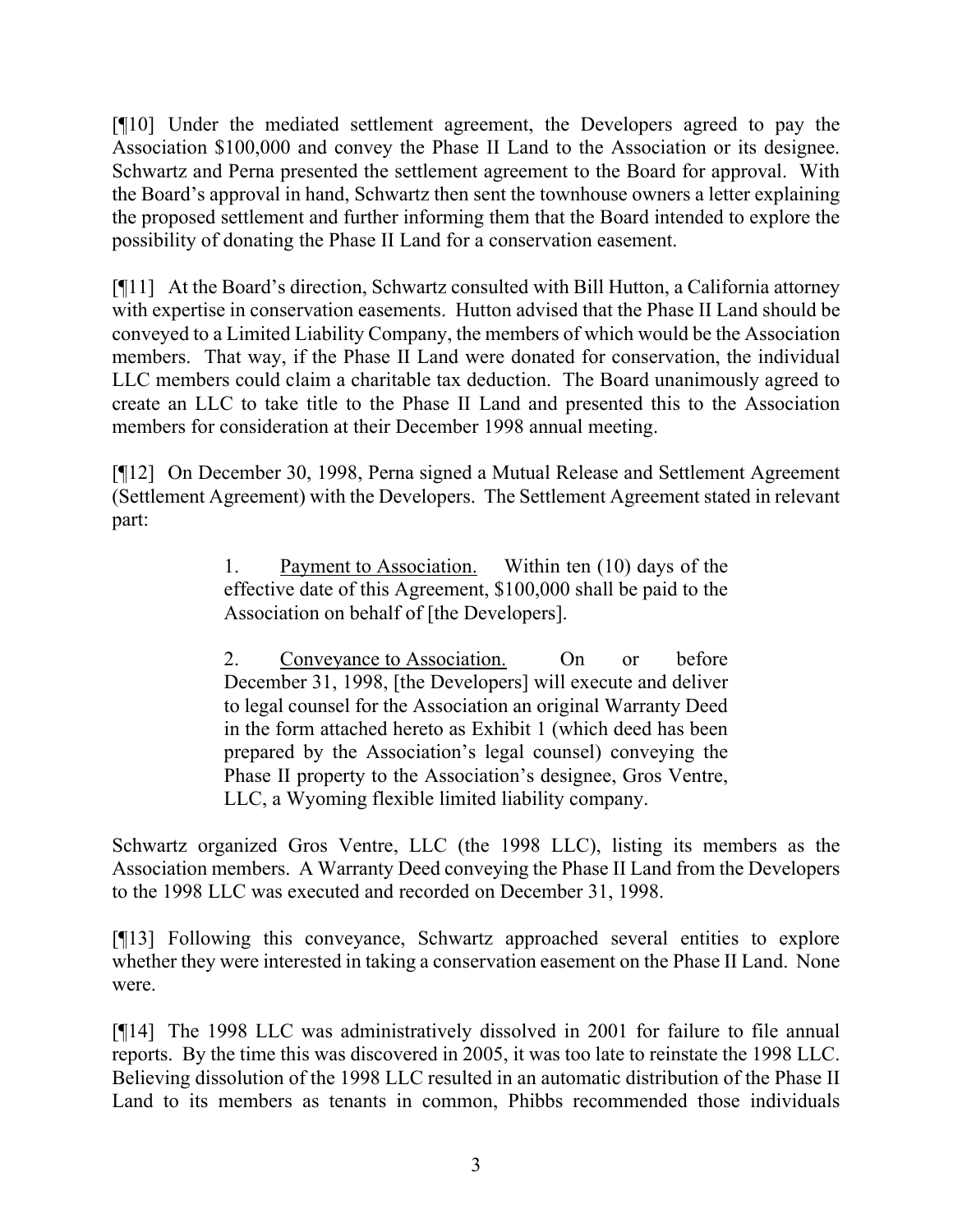quitclaim their interests in the Phase II Land to a newly formed entity—Gros Ventre, LLC (the 2006 LLC). Most did.<sup>[3](#page-6-0)</sup>

[¶15] A dispute about who owned the Phase II Land and whether to sell it arose in 2014, when Weiner and G. Moser received an offer to purchase the Phase II Land for \$2,750,000. Perna, Weiner, and G. Moser, who had been managers of the 1998 LLC, engaged the law firm of Levy Coleman Brodie, LLP, to advise them on several issues, including who held legal title to the land. The law firm concluded that the 2001 administrative dissolution of the 1998 LLC did not result in a distribution of the Phase II Land to its members and, therefore, the 1998 LLC still held legal title to the land. It further concluded that the 1998 LLC was in a period of winding up and continued to exist for that purpose.

[¶16] On May 6, 2016, Weiner and G. Moser, purporting to act as managers of the 1998 LLC, conveyed the Phase II Land to the 1998 LLC members as tenants in common. The Warranty Deed stated they were doing so "in association with the completion of the dissolution, liquidation and winding up of the business affairs of [the 1998 LLC][.]"

[¶17] Approximately one week later, D. Moser submitted written notice of her resignation from the 2006 LLC and demanded her share of its assets. Weiner then sent Perna an email stating that he wished to dissolve the 2006 LLC.

# **Initial Proceedings**

[¶18] On May 20, D. Moser and Weiner filed a petition to partition the Phase II Land in accordance with Wyo. Stat. Ann. §§ 1-32-101 et seq. (Civil Action 17217). The petition alleged that the 1998 LLC continuously held sole legal title to the Phase II Land from December 1998 until May 2016, when the 1998 LLC managers, in order to wind up the company's business, conveyed it to the 1998 LLC's members, or their successors in interest, as tenants in common. They named the remaining 1998 LLC members, or their successors in interest, as defendants.

[¶19] In September, D. Moser and Weiner filed a separate petition (Civil Action 17311) after learning some defendants in Civil Action 17217 believed the 2006 LLC owned the Phase II Land. This petition alleged the 2006 LLC was dissolved on May 12, 2016, when D. Moser resigned and the remaining members did not unanimously agree to continue the business. The first cause of action was for judicial supervision of winding up of the dissolved 2006 LLC in accordance with Wyo. Stat. Ann. § 17-29-702(e)(i). The second

<span id="page-6-0"></span><sup>&</sup>lt;sup>3</sup> The parties filed a stipulation about J. Kemmerer's ownership interest in the Phase II Land. It explained that J. Kemmerer "received his interest in the Phase II Land as a result of his ownership [] interest in the 1998 LLC." When he sold his townhouse to his sister, he did not convey his interest in the 1998 LLC or Phase II Land to her. Consequently, when she "granted a [quitclaim] deed in the Phase II Land[] to the 2006 LLC, she did not own an interest in the Phase II Land[]." And, because J. Kemmerer did not convey his interest in the Phase II Land to the 2006 LLC, he individually owned a 9.8 percent interest in the land.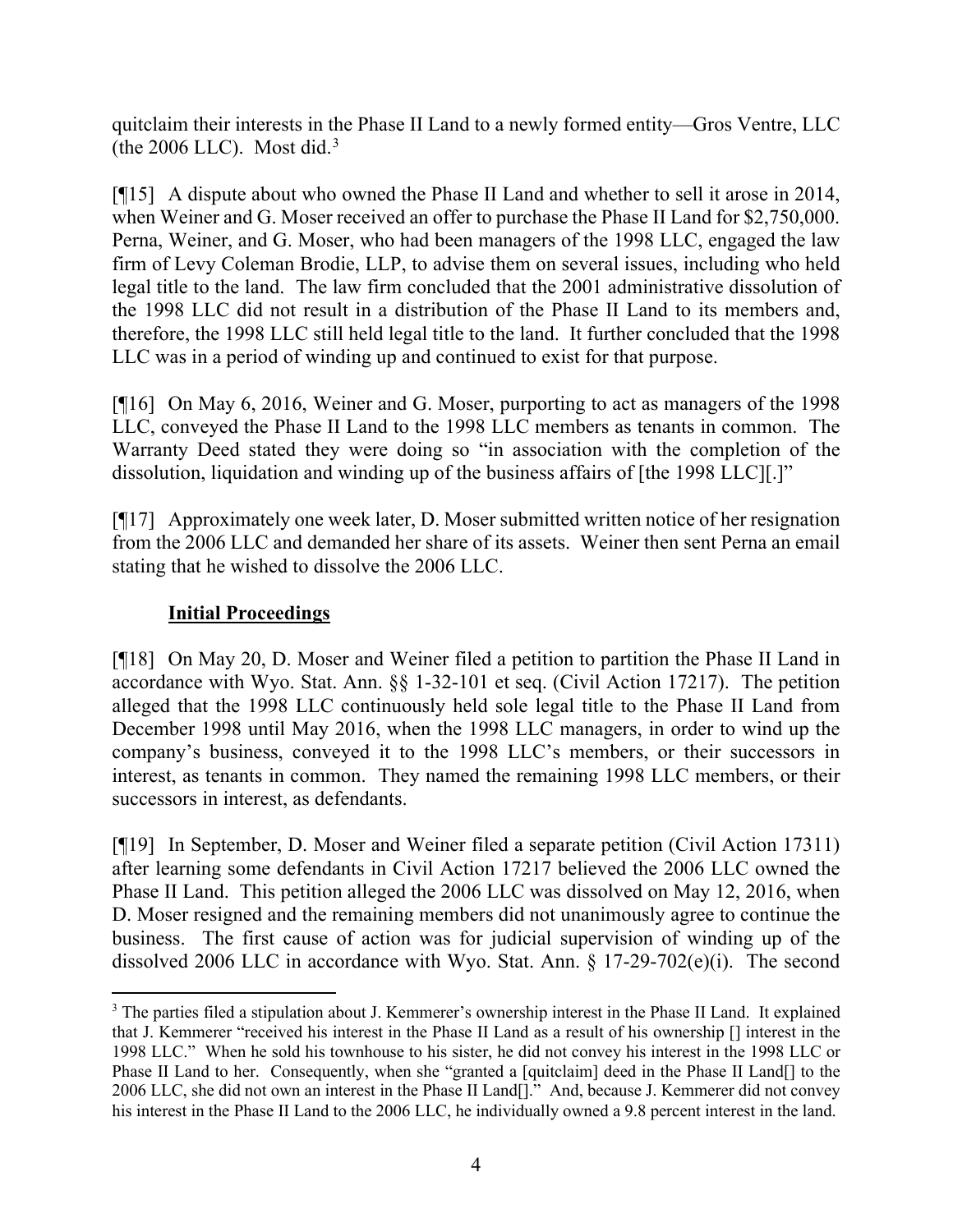cause of action was for partition of the Phase II Land in accordance with §§ 1-32-101 et seq., just in case the 2006 LLC owned it.

[¶20] Dvorson, the Brouses, the Bruders, and Perna (the Dvorson Defendants) answered the petition in Civil Action 17311. They generally denied the 2006 LLC was dissolved. But they admitted the 2006 LLC members could not agree who owned the Phase II Land or how any real estate it owned should be treated, nor were those issues likely to be resolved without court involvement. Among their affirmative defenses, the Dvorson Defendants asserted that D. Moser's voluntary withdrawal did not trigger dissolution of the 2006 LLC, the 1998 conveyance was void because it violated the Wyoming Nonprofit Corporation Act, and the 1998 Warranty Deed should be reformed to substitute the Association as grantee.

[¶21] The court consolidated the two actions because they involved common questions of law and fact about which LLC owned the Phase II Land and whether the land should be partitioned.

[¶22] The Association intervened, and filed an Answer, Affirmative Defenses, Counterclaims and Cross-Claims. In its first cause of action, the Association sought declaratory judgment that the 1998 conveyance was unlawful and void ab initio. It claimed the conveyance violated the Wyoming Nonprofit Corporation Act's prohibition against distributions because the 1998 LLC was made up of the same townhouse owners who were members of the Association. In its second cause of action, the Association sought an order quieting title to the Phase II Land in the Association, as well as an order canceling all deeds purporting to convey the Phase II Land to any party other than the Association.

[¶23] In October, D. Moser and Weiner amended their petition in Civil Action 17217 to add a cause of action for judicial supervision of winding up of the 1998 LLC. They thus sought alternative relief depending on who owned the Phase II Land. In the event they and the defendants owned the Phase II Land as tenants in common, they requested partition. But if the 1998 LLC owned the Phase II Land, they requested judicial supervision of the winding up of the 1998 LLC under Wyo. Stat. Ann. § 17-29-702(e)(i).

# **Summary Judgment Rulings**

[¶24] The parties filed a series of summary judgment motions over the next year.

# **Legality of the 1998 Conveyance**

[¶25] Weiner, D. Moser, Krentler, Armstrong, and Healy (the Weiner Movants) moved for summary judgment on the Association's claim that the 1998 conveyance was unlawful. They articulated alternative reasons why the Association's claim failed. First, they argued the 1998 conveyance could not have violated Wyo. Stat. Ann. § 17-19-1301, the statute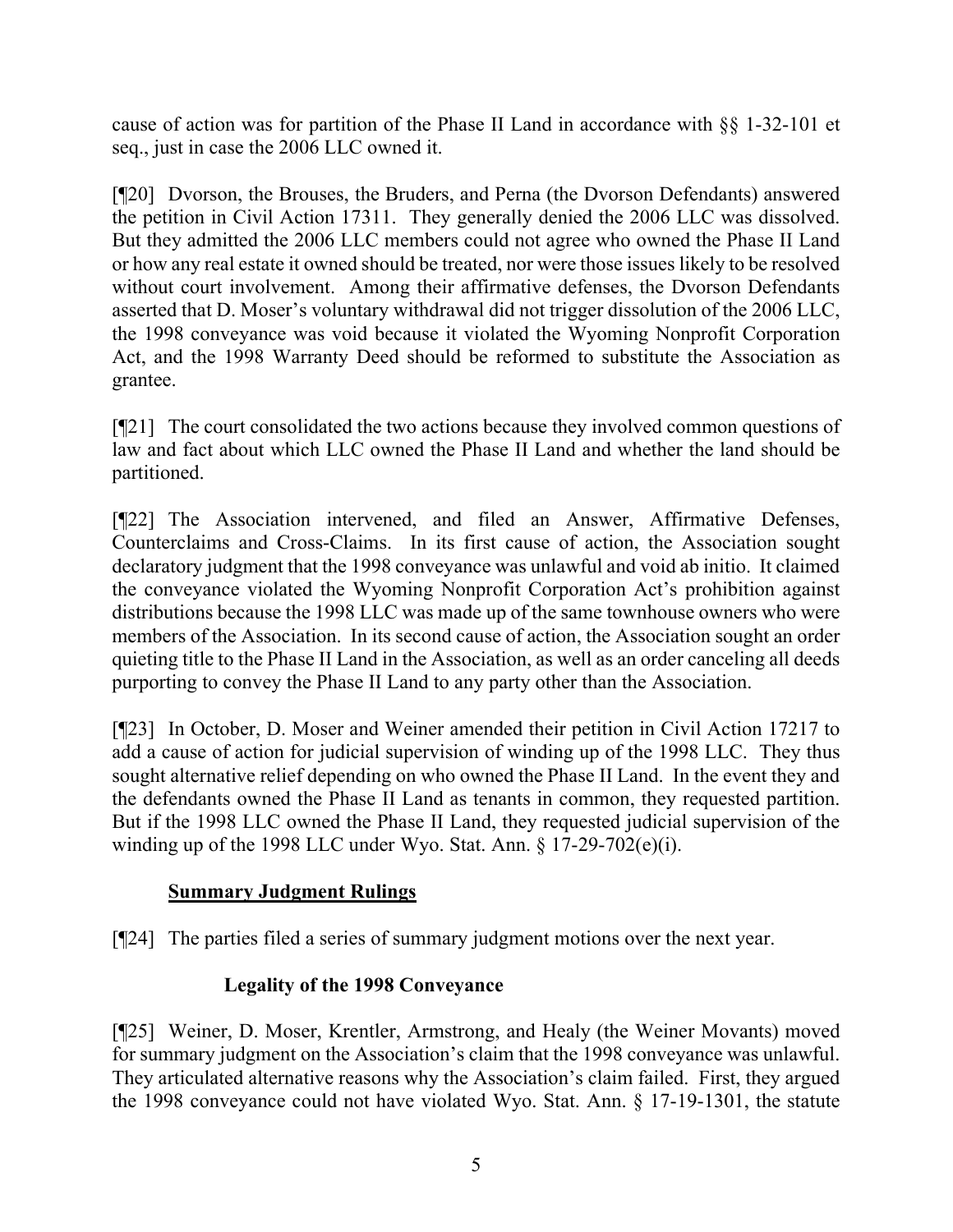prohibiting nonprofits from making distributions, because the Association never held the Phase II Land as an asset. The unambiguous Warranty Deed conveyed the Phase II Land directly from the Developers to the 1998 LLC. Second, even if the court looked beyond the four corners of the Warranty Deed, the Settlement Agreement also made clear that the Phase II Land was to be transferred directly from the Developers to the 1998 LLC. Third, even if the conveyance was an unlawful distribution, Wyoming's statutes related to ultra vires transactions prohibited its undoing. In addition, laches, waiver, and the law related to unclean hands defeated the Association's claim.

[¶26] The Association simultaneously moved for summary judgment on its declaratory judgment claim. According to the Association, it acquired the Phase II Land from the Developers through the Settlement Agreement and then distributed the land "asset" to its members, in violation of Wyo. Stat. Ann. § 17-19-1301. The Association asked the court to consider the Settlement Agreement, affidavits, letters, and Board meeting notes to prove the Association was the actual party conveying the Phase II Land to the 1998 LLC, whose members were the same as the Association's. The Association requested the court declare the 1998 Settlement Agreement and Warranty Deed illegal and void ab initio, declare the Association the equitable owner of the Phase II Land, and quiet title in the Association.

[¶27] The court partially granted the Weiner Movant's motion and denied the Association's for the same reasons. It held, as a matter of law, that conveyance of the Phase II Land from the Developers to the 1998 LLC was legal. It reasoned that the 1998 Warranty Deed was unambiguous. The 1998 Warranty Deed conveyed the Phase II Land directly from the Developers to the 1998 LLC. The Association was not part of that transaction. Consequently, the conveyance was not illegal or contrary to Wyo. Stat. Ann. § 17-19-1301. The court thus dismissed the Association from the case.[4](#page-8-0)

#### **Authority to Convey the Land in 2016**

[¶28] The Brouses, Perna, Dvorson, and the Bruders moved for partial summary judgment that Weiner and G. Moser lacked authority to convey the Phase II Land to the 1998 LLC members when they purported to do so in 2016. The court granted their motion. It held, as a matter of law, that the 1998 LLC underwent a winding up period after its administrative dissolution in 2001. The winding up period was complete by the time former members of the 1998 LLC quitclaimed their interests in the Phase II Land to the 2006 LLC. Weiner and G. Moser therefore had no authority to distribute interests in the Phase II Land when they purported to do so in 2016.

<span id="page-8-0"></span><sup>4</sup> The court initially did not dismiss the Association from the case because it erroneously thought the Association had an adverse possession claim. But then the parties sought clarification whether the Association had any remaining claims and the Association conceded it did not. The court therefore dismissed the Association from the case.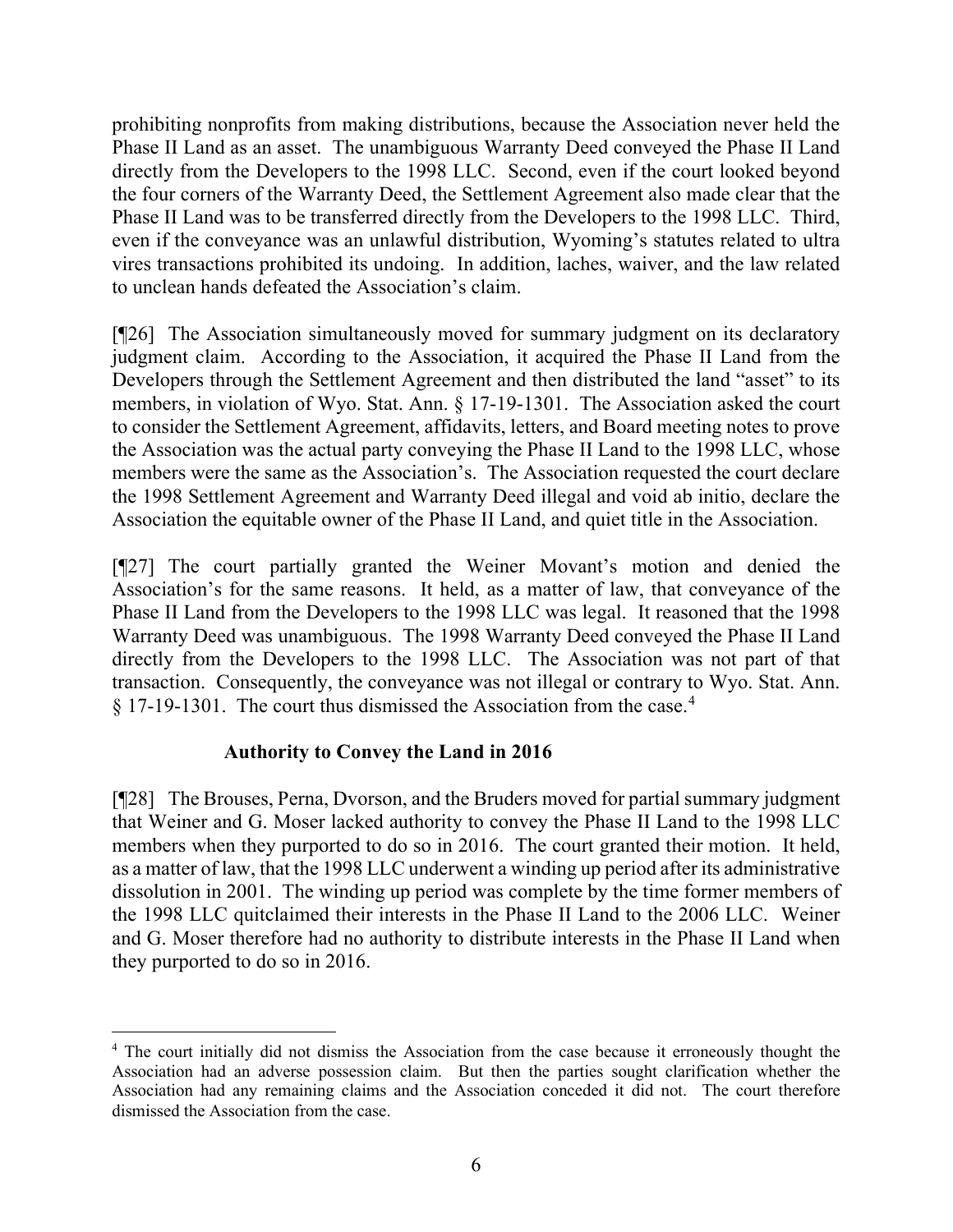#### **2006 LLC Dissolution**

[¶29] On cross motions for summary judgment, the court held that the 2006 LLC was dissolved in May 2016, when D. Moser resigned and Weiner did not agree to continue the business of the LLC. It also ordered judicial supervision of the winding up of the 2006 LLC.

## **Appointment of a Receiver**

[¶30] The parties filed competing motions to appoint a receiver to manage or sell the 2006 LLC's remaining asset. Healy, Armstrong, and Weiner moved to appoint attorney Charles Clinger under the receiver statutes—Wyo. Stat. Ann. §§ 1-33-101 et seq. They wanted Mr. Clinger to take control of the Phase II land, oversee its sale, and manage and oversee the winding up of the 2006 LLC under the Wyoming Limited Liability Company Act—§ 17- 29-702. The Dvorson Defendants moved to appoint attorney Jon Wylie under § 17-29- 702. They wanted Mr. Wylie to preserve the 2006 LLC's activities and property as a going concern for a reasonable time until all appeals are complete, and then oversee any necessary winding up.

[ $[$ ][31] In its receivership order, the court noted that it had authority under  $\S 17$ -29-702(e) to appoint a person to wind up the company's activities, and it had authority under § 1-33-  $101(a)(viii)$  to appoint a receiver in any case "where receivers have been appointed by courts of equity." It proceeded to appoint Mr. Clinger to wind up the 2006 LLC, directing him to discharge its debts, obligations, or other liabilities, settle and close its activities, and marshal and distribute its assets, as required under  $\S 17-29-702(b)(i)$ . The court instructed that if Mr. Clinger could do so without selling the Phase II Land, then he should wind up the LLC, terminate the LLC, and transfer appropriate shares of the Phase II Land to each of the interest holders, who would then own the land as co-tenants. But if Mr. Clinger could not do so, then he must sell the Phase II Land to meet those obligations.

[¶32] Finally, the court stated that it found unpersuasive the Dvorson Defendants' argument that the 2006 LLC must be maintained to preserve the Phase II Land during potential appeals. It noted that if the parties appealed they could request a stay under  $\S$  1-17-210 and present a supersedeas bond under W.R.A.P. 4.02.

#### **Appeal, Dismissal, and Reinstatement**

[¶33] The parties appealed. We initially dismissed their appeals, concluding the receivership order was not a final appealable order because it did not determine the action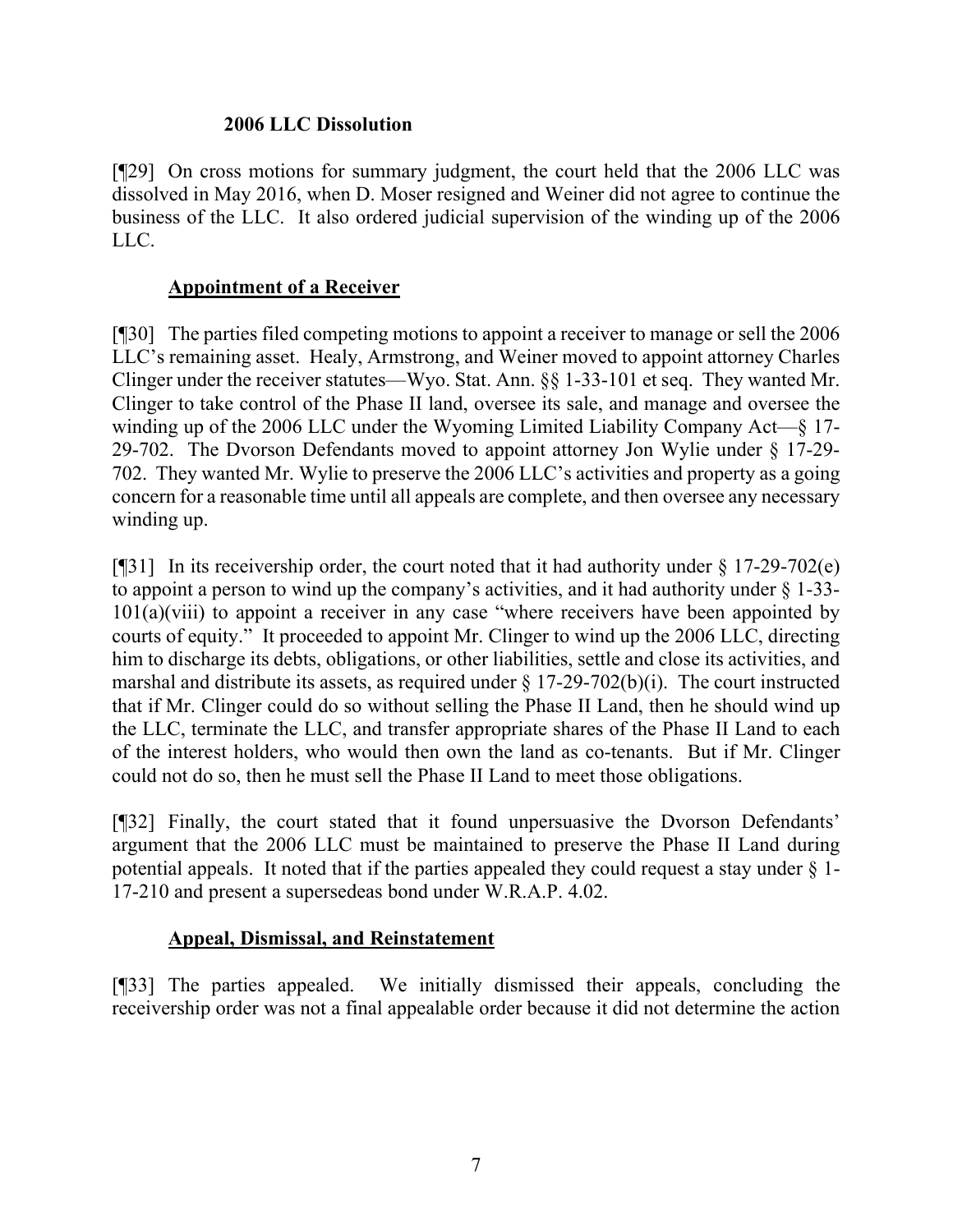or resolve all outstanding issues. The parties petitioned for reinstatement on grounds that the receivership order was appealable under W.R.A.P. 1.05(e)(2).

[ $[$ ][34] We reinstated the appeals under W.R.A.P. 1.05(e)(2) but ordered the parties to brief two issues. First, we asked them to brief whether the district court appointed a "receiver" or simply appointed "a person to wind up the company's activities" under Wyo. Stat. Ann. § 17-29-702(e), explaining that the answer to that question may determine whether we have jurisdiction over the appeals. Second, we asked them to brief whether the summary judgment ruling the Association appeals is within the scope of an appeal from the receivership order.

# **Stay**

[¶35] The district court scheduled a bench trial for October 2021 on issues surrounding membership in the 2006 LLC and the intent of the 2006 LLC Operating Agreement for admission of members. After we reinstated the appeals, the district court, on its own motion, requested the parties brief whether it could or should proceed with trial. Without briefing that issue, the parties stipulated to proceed. The court rejected their stipulation, noting that the issues the Association raised on appeal were intertwined with the issues for trial, and our decision in the Association's appeal could undermine any progress made at trial. It therefore vacated trial and sua sponte stayed any sale of the Phase II Land during the pendency of the Association's appeal.

# *JURISDICTION*

#### *The receivership order is an appealable order under W.R.A.P. 1.05(e)(2).*

[¶36] W.R.A.P. 1.05(e)(2) defines appealable orders to include interlocutory orders that "[a]ppoint receivers, or issue orders to wind up receiverships, or take steps to accomplish the purposes thereof, such as directing sales or other disposition of property." We have limited precedent applying this definition. *See Weiss v. Weiss*, 2008 WY 30, ¶ 13, 178 P.3d 1091, 1097 (Wyo. 2008) (stating that reliance on Rule 1.05(e)(2) was plausible but we did not need to refine our analysis of the proper basis for the appeal because the parties did not brief or argue those matters and, in any event, we were satisfied the order was appealable and as final an order as could be fashioned without causing diseconomies of effort).

[¶37] The parties agree we have jurisdiction to review the receivership order under W.R.A.P. 1.05(e)(2), but for slightly different reasons. According to the Association, the order is appealable because the court appointed a receiver and directed him "to take steps to accomplish the purpose of winding up such a receivership," including possible sale of the Phase II Land. According to the Weiner Appellees, the order is appealable because the court appointed a receiver under Wyo. Stat. Ann. § 1-33-101 and appointed him to wind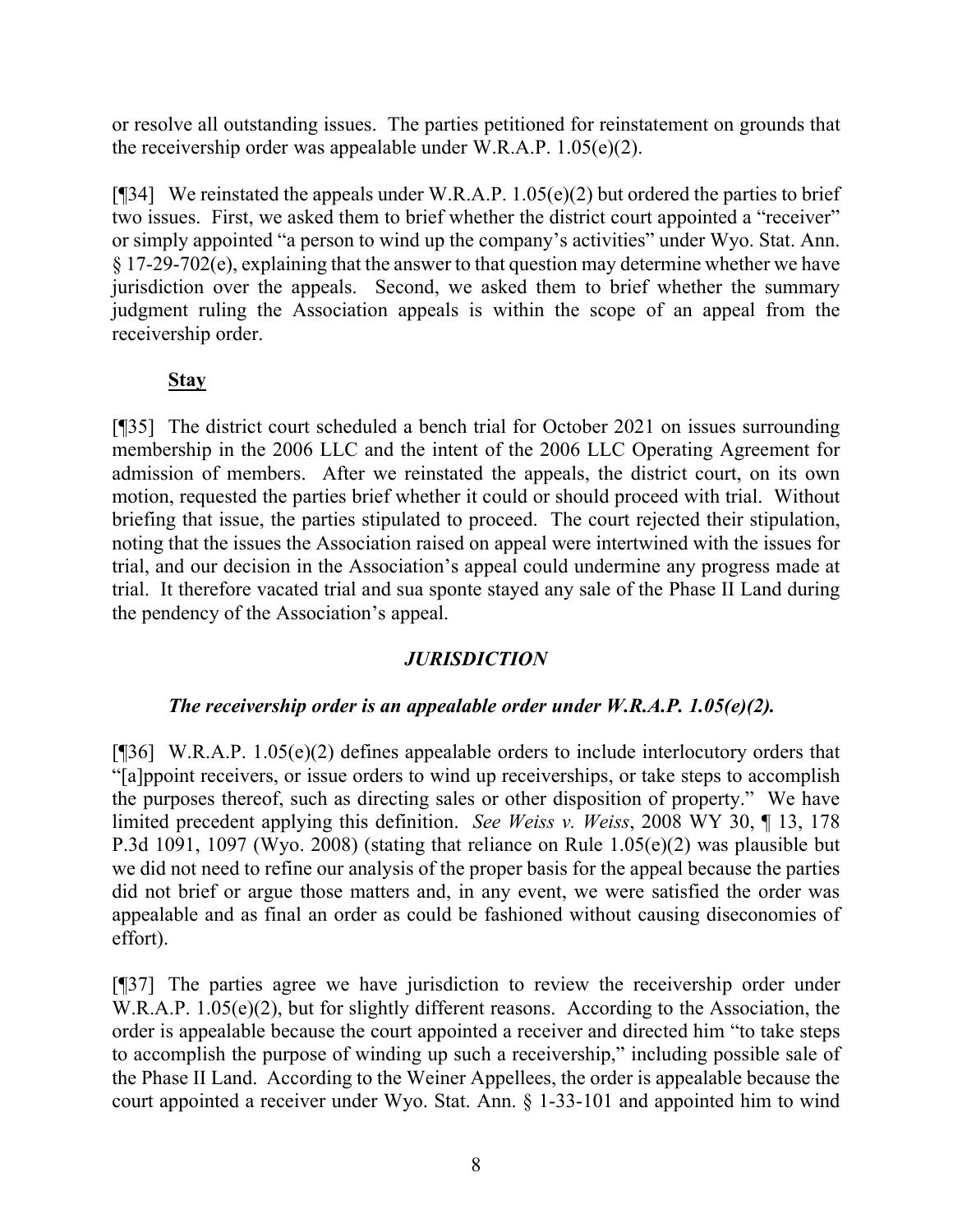up the 2006 LLC's activities under § 17-29-702(e). According to the Dvorson Appellees, the court "appointed Mr. Clinger as a 'receiver,' whether under [] § 1-33-101 or § 17-29- 702." We are satisfied the receivership order is appealable.

[¶38] In its receivership order, the district court cited both its authority under § 17-29- 702(e) to appoint a person to wind up the 2006 LLC and its authority under  $\S$  1-33-101(a)(viii) to appoint a receiver. *See* Wyo. Stat. Ann. §§ 17-29-702(e) (LexisNexis 2021) ("A court may order judicial supervision of the winding up of a dissolved limited liability company, including the appointment of a person to wind up the company's activities[.]"), 1-33-101(a)(viii) (LexisNexis 2021) ("A receiver may be appointed by the district court in the following actions or cases: . . . [i]n all other cases where receivers have been appointed by courts of equity[.]"). It then did both—appointing Mr. Clinger to wind up the 2006 LLC and act as receiver. After his appointment, Mr. Clinger signed an "Oath of Receiver," as required by § 1-33-103. *See* Wyo. Stat. Ann. § 1-33-103 (Lexis Nexis 2021) ("Before he enters upon his duties the receiver must be sworn to perform faithfully and give surety approved by the court, or by the clerk upon order of the court, in such sum as the court shall direct not to exceed double the amount of any property involved, conditioned that he will faithfully discharge the duties of receiver and obey the orders of the court."). Having thus appointed a receiver, the receivership order squarely falls within those orders defined as appealable under W.R.A.P.  $1.05(e)(2)$  and we have jurisdiction over the appeals of the receivership order.

#### *DISCUSSION*

#### **S-21-0142**

## *I. We convert the Association's appeal of the district court's summary judgment ruling that the 1998 conveyance was lawful to a writ of review under W.R.A.P. 13.02.*

[¶39] In their briefing, the Association and the Weiner Appellees generally agree the court's summary judgment ruling is interlocutory. They then offer different reasons we should review it. At oral argument, the Association abandoned its pendent appellate jurisdiction argument and agreed with the Weiner Appellees that we should convert its appeal of the summary judgment ruling to a writ of review under W.R.A.P. 13.02. We exercise our discretion to do so.

[¶40] W.R.A.P. 13.02 governs discretionary review of interlocutory orders:

A writ of review may be granted by the reviewing court to review an interlocutory order of a trial court in a civil or criminal action, . . . which is not otherwise appealable under these rules, but which involves a controlling question of law as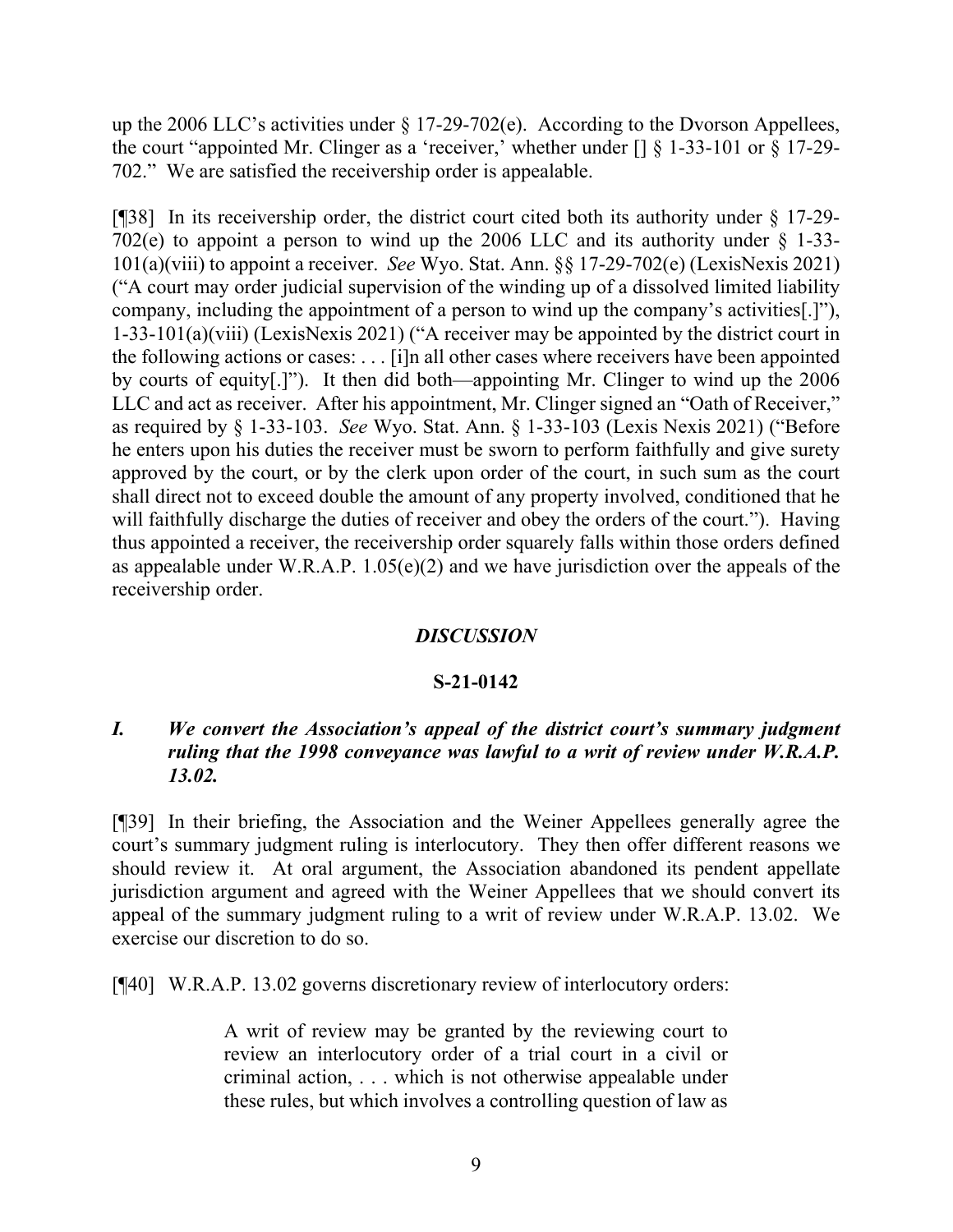to which there are substantial bases for difference of opinion and in which an immediate appeal from the order may materially advance resolution of the litigation.

We grant such review under limited circumstances: "when the case raises a question of law and appellate review of the district court's order would materially advance resolution of the litigation." *CIBC Nat'l Tr. Co. v. Dominick*, 2020 WY 56, ¶ 19, 462 P.3d 452, 460 (Wyo. 2020) (quoting *Snell v. Snell*, 2016 WY 49, ¶ 15, 374 P.3d 1236, 1240 (Wyo. 2016)).

[¶41] This appeal "involves a controlling question of law as to which there are substantial bases for difference of opinion"—whether conveyance of the Phase II Land from the Developers to the 1998 LLC was legal and, relatedly, whether the Association's claim is barred. Immediate appeal from the summary judgment ruling also "may materially advance resolution of the litigation." If we affirm the ruling, the Association's claim will be resolved and it will remain dismissed from the case, focusing future proceedings on the remaining issues between the other parties. If we reverse the ruling, future proceedings will focus on the legality of the 1998 conveyance, which could be dispositive and avoid an unnecessary—or, at the very least, premature—trial on membership interests in the 2006 LLC.

## *II. Laches bars the Association's claim that the 1998 conveyance was unlawful.*

[¶42] The Association argues genuine issues of material fact require trial on whether the 1998 conveyance was unlawful. The Weiner Appellees defend the district court's summary judgment ruling that the conveyance was legal. In the alternative, they argue the Association's claim is barred by other legal doctrines, including laches, waiver, and unclean hands. The Association disputes application of each.

[¶43] Under W.R.C.P. 56(a), a movant is entitled to summary judgment when he shows "there is no genuine dispute as to any material fact and the movant is entitled to judgment as a matter of law." We review the court's summary judgment ruling de novo. *Gowdy v. Cook*, 2020 WY 3, ¶ 21, 455 P.3d 1201, 1206 (Wyo. 2020) (citations omitted). We may affirm a summary judgment ruling on any basis found in the record. *Hanft v. City of Laramie*, 2021 WY 52, ¶ 34, 485 P.3d 369, 381 (Wyo. 2021) (citing *Prancing Antelope I, LLC v. Saratoga Inn Overlook Homeowners Ass'n, Inc.*, 2021 WY 3, ¶ 41, 478 P.3d 1171, 1182 (Wyo. 2021)). Because the undisputed facts of record establish, as a matter of law, that laches bars the Association's claim that the 1998 conveyance was unlawful, we affirm on that basis. [5](#page-12-0) *See Moncrief v. Sohio Petroleum Co.*, 775 P.2d 1021 (Wyo. 1989)

<span id="page-12-0"></span><sup>&</sup>lt;sup>5</sup> The Wyoming authority the dissent cites does not stand for the general principle asserted that neither a statute of limitations nor laches apply where a deed or judgment is void. They instead stand for the principle that time limits do not exist where there is an underlying jurisdictional defect that leaves the court or taxing body without authority to act. *Linch v. Linch*, 2015 WY 141, ¶¶ 14–16, 361 P.3d 308, 312–13 (Wyo. 2015) (explaining that W.R.C.P. 60(b) time limits do not apply to a Rule 60(b)(4) motion challenging a judgment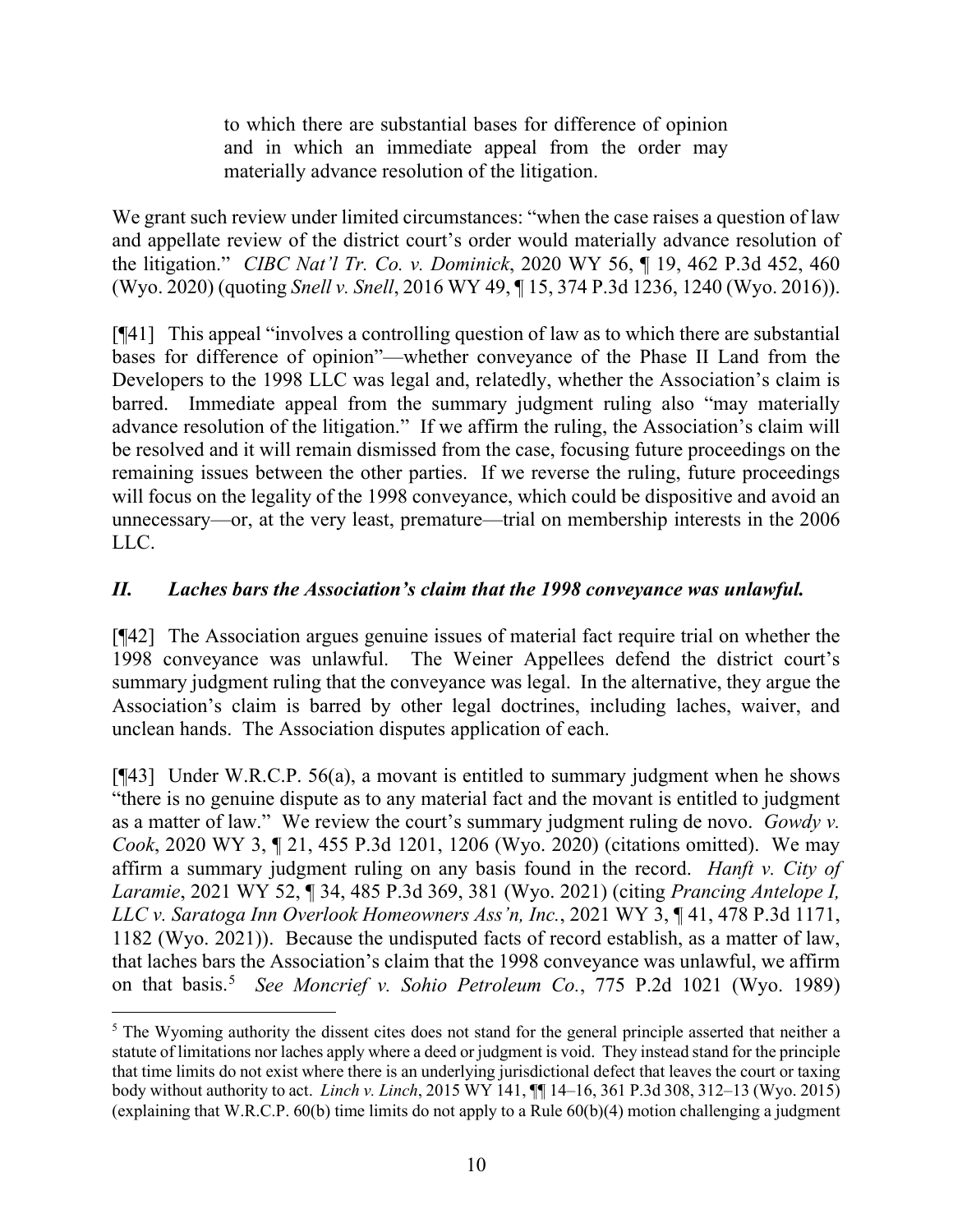(affirming application of laches on summary judgment); *Hutchinson v. Pfeil*, 105 F.3d 562, 563–65 (10th Cir. 1997) (same); *J.D. Kirk, LLC v. Cimarex Energy Co.*, 604 F. App'x 718, 727–29 (10th Cir. 2015) (same); *Garner v. Yellow Freight Sys., Inc.*, 19 F. App'x 834 (10th Cir. 2001) (same).

[¶44] "Laches bars a claim when a party has delayed in enforcing its rights to the disadvantage of another." *Windsor Energy Grp., L.L.C. v. Noble Energy, Inc.*, 2014 WY 96, ¶ 12, 330 P.3d 285, 288 (Wyo. 2014) (citing *Dorsett v. Moore*, 2003 WY 7, ¶ 9, 61 P.3d 1221, 1224 (Wyo. 2003)). "The defense of laches is based in equity and whether it applies in a given case depends upon the circumstances." *Id.* ¶ 12, 330 P.3d at 288–89 (quoting *Ultra Resources, Inc. v. Hartman*, 2010 WY 36, ¶ 123, 226 P.3d 889, 929 (Wyo. 2010)). "Two elements must be proven to establish laches: 1) inexcusable delay; and 2) injury, prejudice, or disadvantage to the defendants or others." *Id.* ¶ 12, 330 P.3d at 289 (citing *Moncrief*, 775 P.2d at 1025). "The existence of laches is primarily determined not by lapse of time but by considerations of justice." *Merrill v. Rocky Mountain Cattle Co.*, 181 P. 964, 974 (Wyo. 1919) (citation omitted).

# **Undue or Inexcusable Delay**

[¶45] "[T]here is no set length of delay that will be considered undue or inexcusable; the circumstances of each case must be considered in making that determination." *Windsor*, ¶ 25, 330 P.3d at 292 (citations omitted); *see also Cathcart v. Meyer*, 2004 WY 49, ¶ 13, 88 P.3d 1050, 1058 (Wyo. 2004) ("Laches does not depend on the passage of time alone; the plaintiff must be chargeable with lack of diligence in failing to proceed more promptly." (citation omitted)). To determine whether the Association's delay was undue or inexcusable, we must identify the earliest time the Association could have brought its claim and then analyze whether the time that passed between then and when the Association first asserted its claim was unreasonable. *See* 30A C.J.S. Equity § 151, Westlaw (Mar. 2022 Update).

[¶46] The Weiner Appellees argue the Association's "inexcusable delay is manifest," as the Association "knew of and agreed to the 1998 LLC's acquisition of the Phase [II] Land when the conveyance occurred more than [22] years ago." They further assert the Association had multiple opportunities to bring its claim after that.

[¶47] The Association responds that its delay is excusable because Weiner and G. Moser were Association Board members for more than 20 years and, in their capacity as Board

as void and, thus, "the district court erred in denying Ms. Linch's motion challenging the divorce decree as void for lack of subject matter jurisdiction solely on the basis that the motion was not timely filed"); *Anadarko Land Corp. v. Fam. Tree Corp.*, 2017 WY 24, ¶¶ 46–47, 389 P.3d 1218, 1230–31 (Wyo. 2017) (holding, first, that a "[tax] deed is void—and therefore not subject to the statute of limitations—when the taxing entity lacked the authority or jurisdiction to issue it" and, second, that there was no such error in Laramie County's 1911 tax assessment). There is no such allegation or defect present in this case.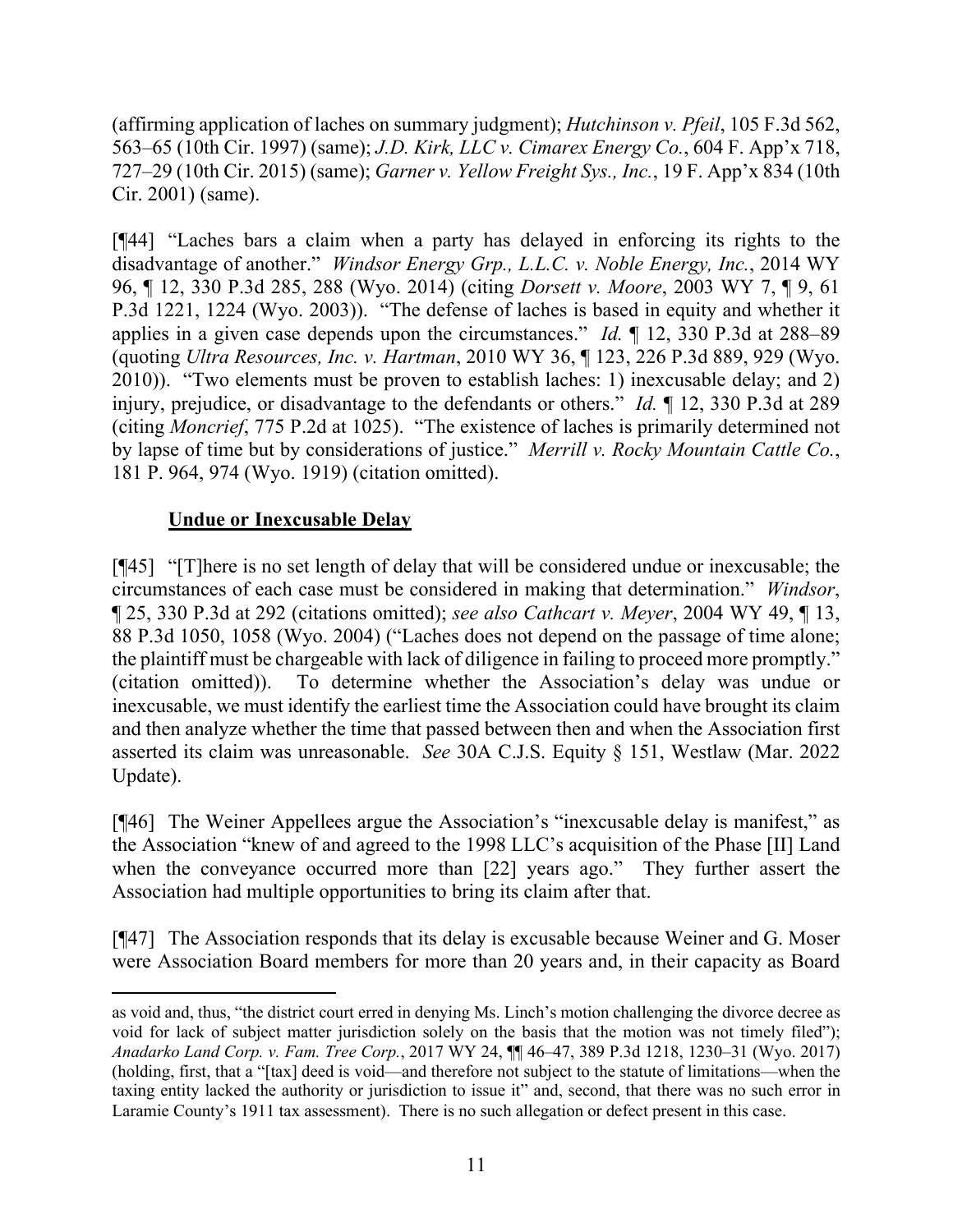members and officers, discussed and approved the Settlement Agreement, consulted with Schwartz, approved transferring the Phase II Land to the 1998 LLC, and, for many years, supported conserving the land. The Association thus contends any inaction on its part is, at least in substantial part, due to Weiner and G. Moser's own inaction as Board members.

[¶48] It is undisputed the Association delayed asserting its declaratory claim for almost 20 years. The facts and law underlying its claim were known or should have been known to it in December 1998, when the Phase II Land was conveyed from the Developers to the 1998 LLC. Then, as now, the Association was a nonprofit corporation prohibited from making distributions. And, by design, the members of the Association and 1998 LLC were the same. The Association raised its claim seeking relief from its own action for the first time in March 2017, in response to this litigation.

[¶49] That delay is inexcusable under the circumstances. The Association was represented by legal counsel when the Developers conveyed the Phase II Land to the 1998 LLC. Schwartz represented the Association in the lawsuit against the Developers, and the Association had general counsel. Schwartz consulted with another attorney about conservation easements and how best to take title to the land. The advice of these attorneys suited the Association at the time. Now, confronted with possible sale and development of the Phase II Land, which has substantially increased in value, the Association relies on different legal advice to claim the 1998 conveyance was unlawful. But it cannot pick and choose between legal advice simply because the Phase II Land is now at risk of being sold. Nor is faulty legal advice a defense to laches. *See, e.g.*, 30A C.J.S. Equity § 174, Westlaw (Mar. 2022 Update) (citing *Mope v. Hazleton Area Sch. Dist.*, 96 Pa. Commw. 179, 506 A.2d 1345, 31 Ed. Law Rep. 878 (Pa. 1986)). Moreover, the Association cannot fall back on the makeup of the Board to excuse its delay now that some former Board members disagree with the Association and Perna on what to do with the Phase II Land. To adopt its reasoning would too easily allow a corporate entity to brush aside its decisions, avoid accountability, and circumvent laches at the expense of those who have been injured, prejudiced, or disadvantaged by its delay.

# **Injury, Prejudice, or Disadvantage**

[¶50] We have said "[t]he party asserting the doctrine of laches must show that he relied upon the plaintiff's actions and changed his position in reliance thereon to his prejudice." *Hammond v. Hammond*, 14 P.3d 199, 201 (Wyo. 2000). "Unless the delay has worked injury, prejudice or disadvantage to the defendants or others adversely interested, it is not of itself laches." *Id.* (quoting *Murphy v. Stevens*, 645 P.2d 82, 91 (Wyo. 1982)).

[¶51] The Weiner Appellees argue the "injury, prejudice, and disadvantage to others from [the Association's] delay is obvious." They assert Healy paid \$50,000 to purchase his 2006 LLC interest, "and various others maintained their membership interests when they sold their townhomes." According to the Weiner Appellees, these interests will be worthless if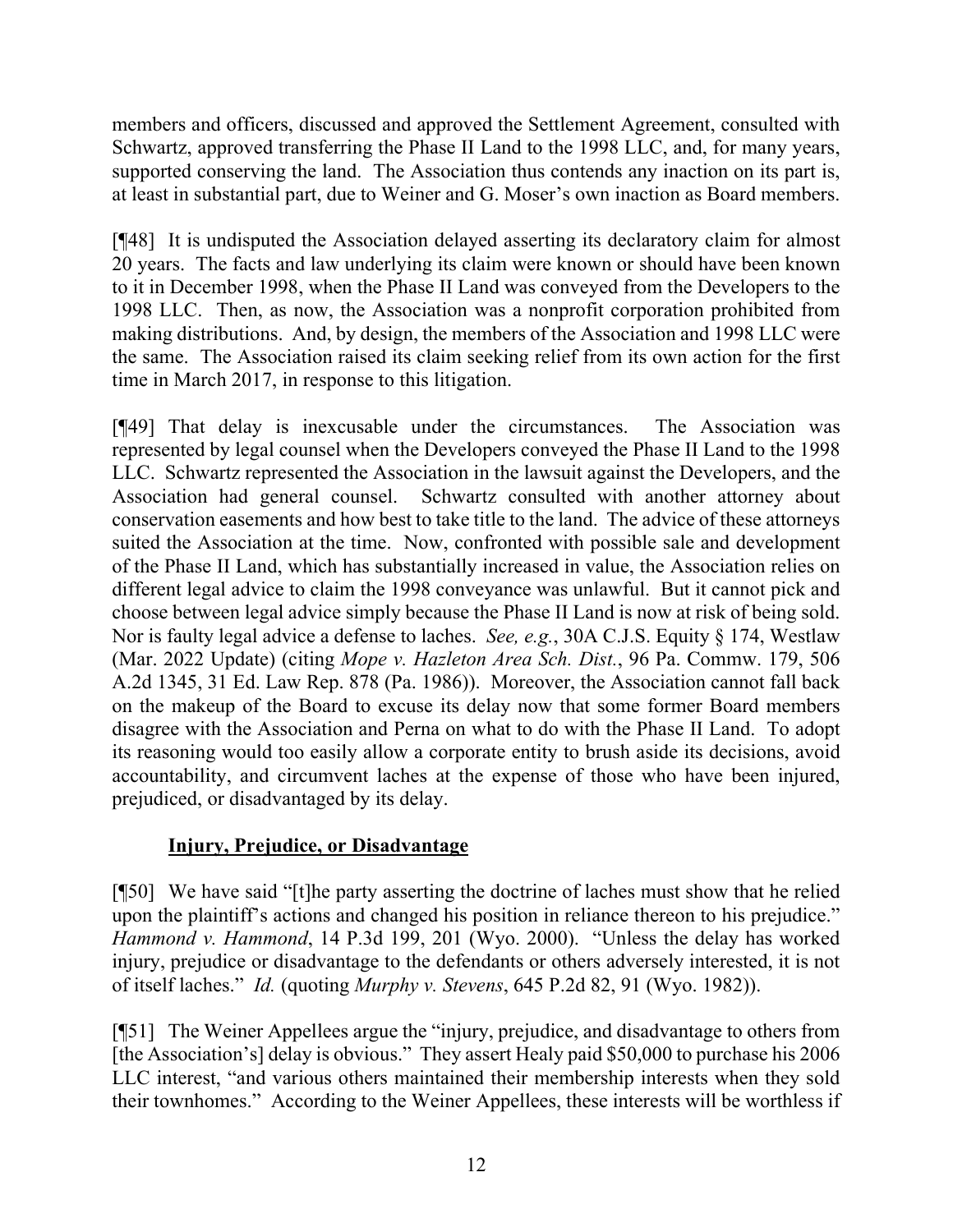the Association is found to own the Phase II Land. They further assert that "newer [Association] members who purchased townhomes (but not LLC memberships)" will receive a windfall if the Association succeeds.

[¶52] The Association disputes whether Healy paid \$50,000 for his membership interest in the 2006 LLC, insisting he paid nothing for it. It also disputes that Association members who are not also 2006 LLC members will receive a windfall, asserting that "[m]ost of the Weiner Appellees were owners and members from the beginning of the development" and know the Association acquired the Phase II Land and then transferred it to the 1998 LLC "with conservation and preservation in mind, not for individual members to reap a windfall by selling [it] to the highest bidder."

[¶53] Regardless of whether Healy paid for his 2006 LLC membership interest or whether newer Association members will receive a windfall, it is unjust for the Association to challenge the 1998 conveyance nearly 20 years later on grounds that were known or should have been known to it in 1998, when it was represented by legal counsel. There can be no dispute that numerous individuals have acted in reliance on the 1998 conveyance. Two LLCs have been formed around the Phase II Land. By Perna's own affidavit, the 2006 LLC engaged in various business activities related to the land, including adopting annual budgets, filing tax returns, paying casualty insurance, paying real property taxes, engaging legal counsel, and assessing members to raise funds to pay for such costs and expenses. Individuals with interests in the Phase II Land have also conveyed or retained their interest in the land as they saw fit over the years. Consequently, the members of the Association are no longer the same as the parties with an interest in the Phase II land.

[¶54] The Association's claim appears to be a last ditch effort to prevent the land from being sold or developed, something it could have achieved by taking title to the Phase II Land in 1998, continuing to work with legal counsel to achieve that end, or bringing its claim sooner. We also cannot help but observe that the conservation goal was not as altruistic as the Association suggests. A conservation easement would have permitted the Association/1998 LLC members to claim a charitable tax deduction and thus realize a tangible benefit from the settlement for construction and design defects to their townhouses. It should come as little surprise that when no conservation easement came to fruition and the value of the Phase II Land increased, some individuals became interested in selling it. Laches is particularly applicable where property values have significantly increased. *See Moncrief*, 775 P.2d at 1026.

[¶55] In sum, the Association made the bed in which it now lies and inexcusably delayed asserting its claim to the disadvantage of others. Laches therefore bars the Association from claiming that the 1998 conveyance was unlawful. Having no further interest in this litigation, the Association may not challenge the receivership order.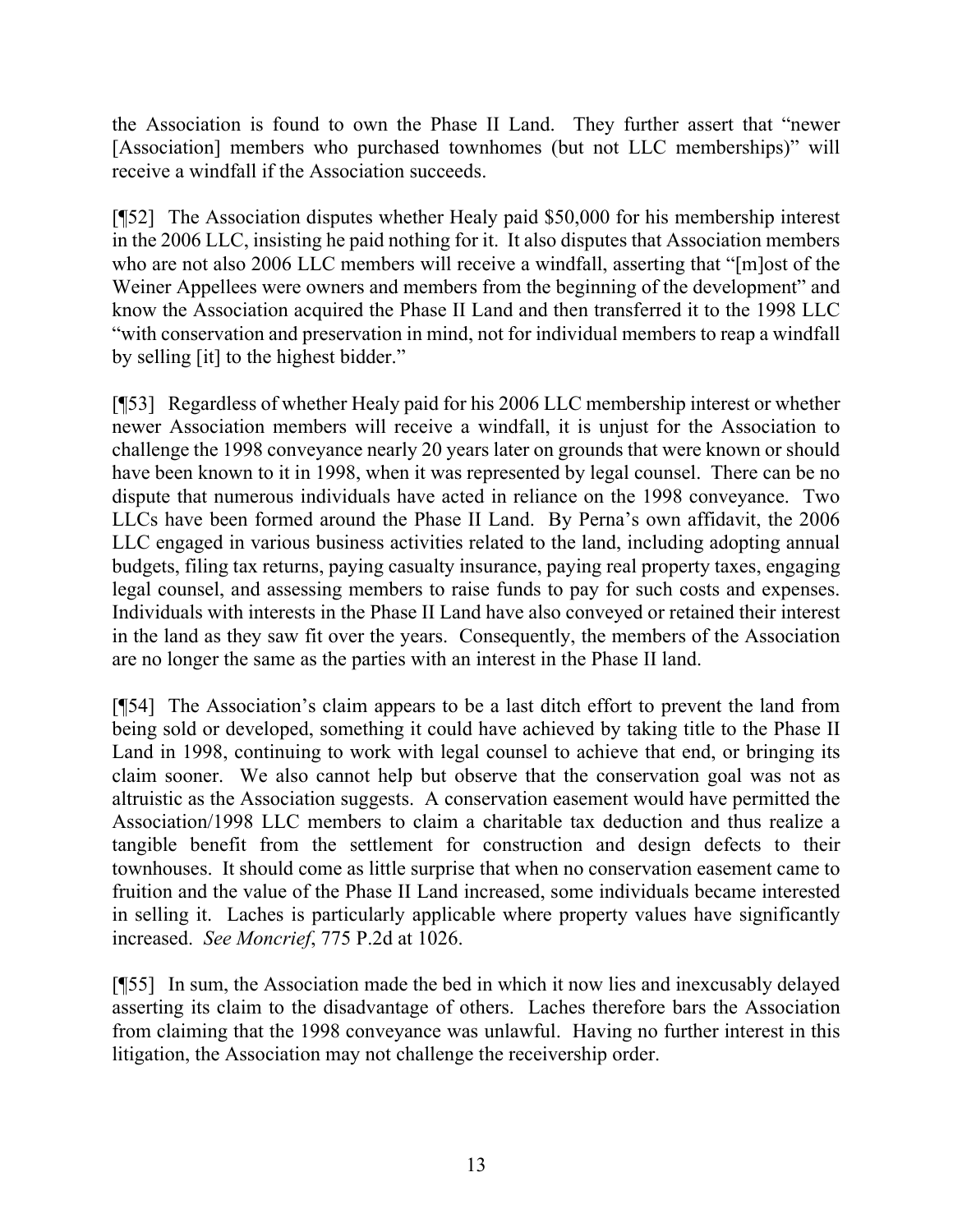#### **S-21-0143**

#### *The district court did not abuse its discretion by failing to order the receiver to maintain the 2006 LLC as a going concern until all appeals are complete.*

[¶56] We review the district court's receivership order for an abuse of discretion. *See Weisbrod v. Ely*, 767 P.2d 171, 174 (Wyo. 1989) ("Appointment of a receiver . . . is within the discretion of the trial court, controlled by the circumstances of each case." (citation omitted)). Judicial discretion is "a composite of many things, among which are conclusions drawn from objective criteria; it means a sound judgment exercised with regard to what is right under the circumstances and without doing so arbitrarily or capriciously." *Id.* at 174– 75 (quoting *Martin v. State*, 720 P.2d 894, 897 (Wyo. 1986)). To establish an abuse of discretion, the Dvorson Appellants must demonstrate the "court could not have reasonably concluded as it did." *See, e.g.*, *Lund v. Lund*, 2022 WY 2, ¶ 44, 501 P.3d 1222, 1231 (Wyo. 2022) (citation omitted).

[¶57] The Dvorson Appellants contend the court abused its discretion by failing to order the receiver to maintain the 2006 LLC as a going concern. More specifically, they argue the court's decision is contrary to the "policy of 'preserving the status quo or the effectiveness of the judgment subsequently to be entered[.]'" They note the 2006 LLC was administratively dissolved on March 10, 2020, and has until March 10, 2022, to file for reinstatement. *See* Wyo. Stat. Ann. § 17-29-705 (LexisNexis 2021). According to the Dvorson Appellants, if the 2006 LLC is not reinstated by then it probably cannot be reinstated or resurrected, and several rulings they have not yet had an opportunity to appeal will be moot, including the court's ruling that the 2006 LLC was dissolved in 2016 and the court's ruling that membership interests in the 2006 LLC are not appurtenant to ownership of each townhouse.

[¶58] The Dvorson Appellants did not convince the district court it was necessary to maintain the 2006 LLC as a going concern and they have not convinced us the court abused its discretion. Though the Dvorson Appellants suggest the only way to preserve the status quo is for the receiver to maintain the 2006 LLC as a going concern, they have not tried to maintain the status quo by other means. Nor have they established why there are no other reasonable options available to them.

[¶59] Now that the March 10, 2022 deadline for reinstatement has passed, some rulings about the 2006 LLC may be moot, but the 2006 LLC members who want the Phase II Land to remain undeveloped are not without recourse if the land must be sold. The receivership order outlines steps the receiver must take to sell the Phase II Land. The receiver must obtain input from the parties and interest holders before selecting an individual to appraise the land at its "highest and best use." A full copy of the appraisal must be provided to each party and interest holder, who will then "have 20 days to notify the receiver of an intention to elect to take the Phase II Land for the appraised value." "Multiple parties may deliver a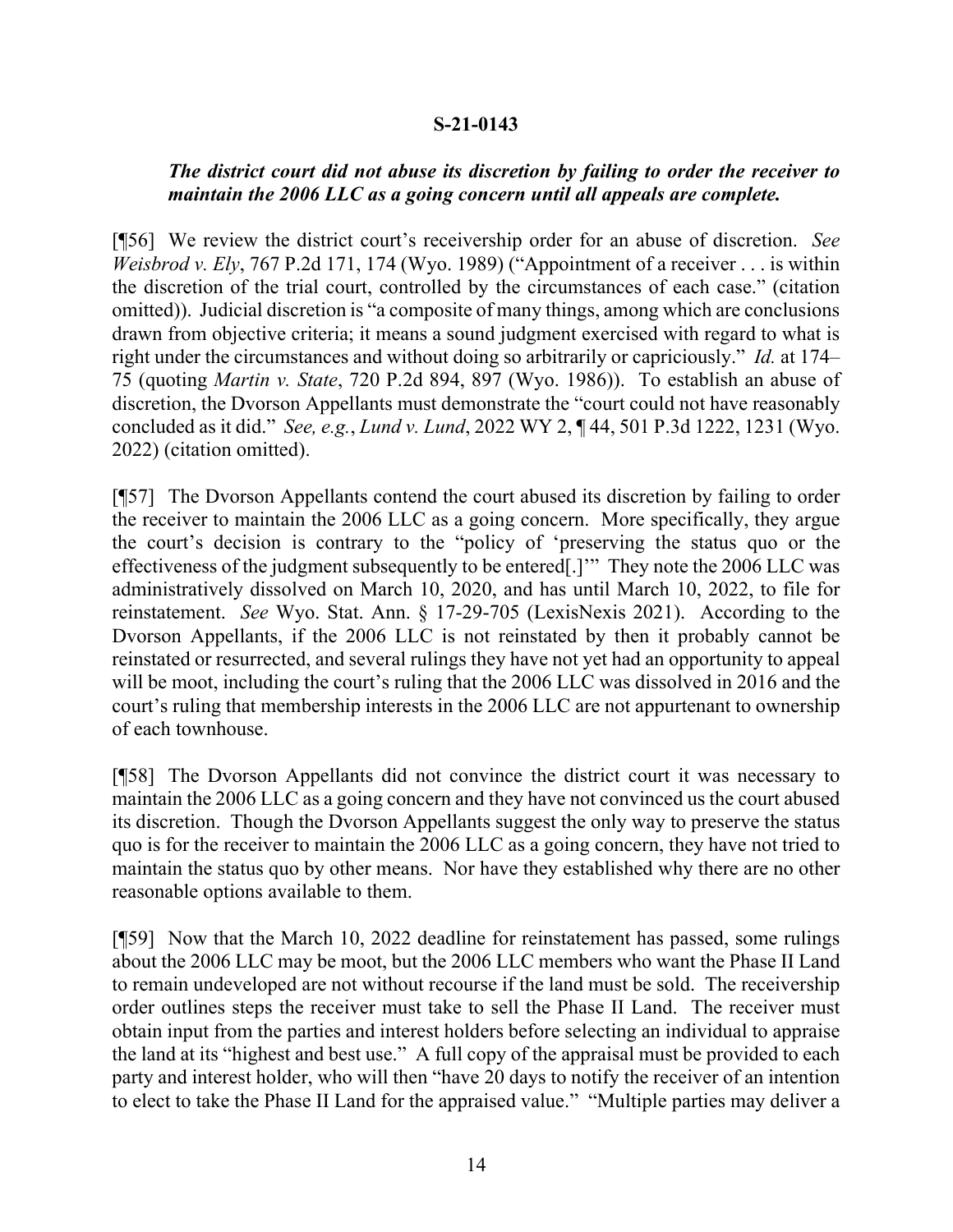joint election." If only one individual or group elects to take the land then it must be sold to that individual or group for the appraised value. If more than one party and/or more than one group elects to purchase the land, then the receiver must auction the land to the interested parties and sell it to the highest bidder. Only if no party or interest holder elects to purchase the land may the receiver offer it for sale to the general public. The 2006 LLC members will thus have the first opportunity to purchase the Phase II Land if it must be sold.

## *CONCLUSION*

[¶60] In appeal S-21-0142, we conclude laches bars the Association's claim that the 1998 conveyance was unlawful. Because its claim is barred and it has no further interest in these proceedings, the Association may not challenge the later issued receivership order.

[¶61] In appeal S-21-0143, we conclude the district court did not abuse its discretion by failing to order the receiver to maintain the 2006 LLC as a going concern. We therefore affirm the receivership order.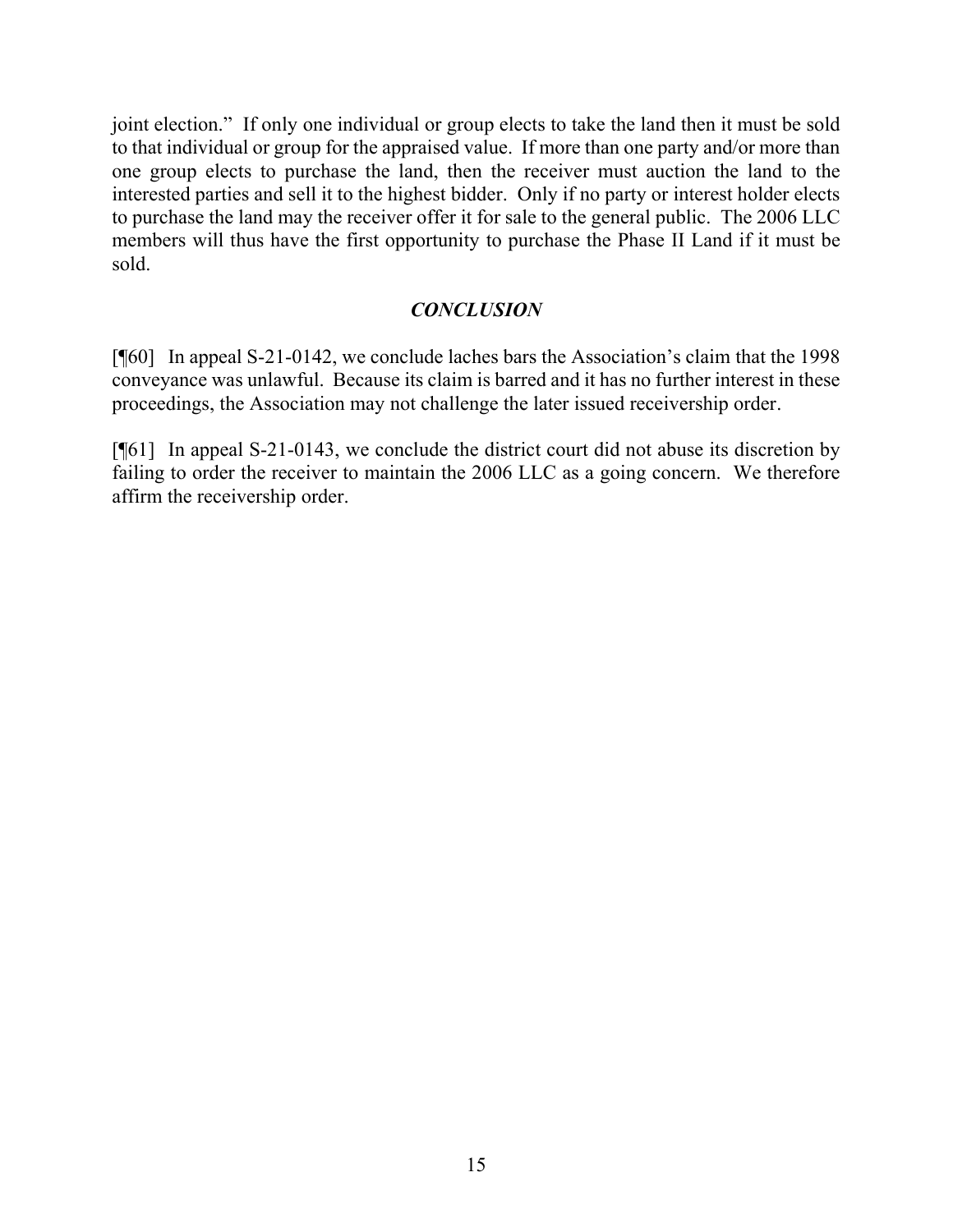## **GRAY, Justice,** dissenting, in which **DAVIS, Justice,** joins.

[¶62] I dissent because I am troubled by the majority's application of the doctrine of laches. My concern is threefold, first, a void deed cannot acquire validity because of laches; second, laches is a question of fact, and in this case the conclusion that the association is guilty of laches is not one that should be first made on appeal; and finally, equitable considerations under laches do not support the majority's conclusion. Because laches should not apply, I would reach the question of whether the 1998 conveyance of the Phase II Land was lawful, and I would find there are issues of fact regarding the validity of the 1998 conveyance of the Phase II Land to the Gros Ventre, LLC (Gros Ventre). I would reverse and remand.

## **A. Laches**

[¶63] Laches is a form of equitable estoppel applied when a party unreasonably delays asserting a right. *See, e.g.*, *Goshen Irr. Dist. v. Wyoming State Bd. of Control*, 926 P.2d 943, 949 (Wyo. 1996). Laches typically applies as an affirmative defense that estops a party from asserting a right after causing an unreasonable delay. In other words, a party against whom laches applies must have failed to act diligently in asserting its right. Moreover, as recognized by the majority, laches is primarily determined by "considerations of justice." *Merrill v. Rocky Mountain Cattle Co.*, 26 Wyo. 219, 181 P. 964, 974 (1919) (quoting *Drees v. Waldron*, 212 F. 93 (8th Cir. 1914)); *see also Cathcart v. Meyer*, 2004 WY 49, ¶ 13, 88 P.3d 1050, 1058 (Wyo. 2004) (laches applies "when the delay has worked injustice, prejudice, or disadvantage to the defendant" (citing *Campbell Cnty. Sch. Dist. v. Catchpole*, 6 P.3d 1275, 1284 (Wyo. 2000))). Laches "cannot be invoked to defeat justice and will be applied as a defense only where the enforcement of the asserted right would work injustice." *Pelt v. Utah*, 611 F. Supp. 2d 1267, 1286 (D. Utah 2009) (quoting *Potash Co. of Am. v. Int'l Mins. & Chem. Corp.*, 213 F.2d 153, 154–55 (10th Cir. 1954)).

# **1. Laches Application to Void Deed**

[¶64] Here, the Association sought declaratory judgment that the 1998 conveyance was unlawful and void ab initio under the Wyoming Nonprofit Corporation Act's prohibition against distributions to members. Gros Ventre's membership, by design, mirrored that of the Association. In other words, the townhouse members were the Gros Ventre members.

[¶65] In *Windsor Energy*, we held that under the right circumstances laches is available in actions at law. But we explained that the role of laches, in cases asserting legal, as opposed to equitable, rights, "should be very limited in scope." *Windsor Energy Grp., L.L.C. v. Noble Energy, Inc.*, 2014 WY 96, ¶ 22, 330 P.3d 285, 291 (Wyo. 2014) (citing *Dep't of Banking & Fin. of State of Neb. v. Wilken*, 352 N.W.2d 145, 149 (Neb. 1984)). Wyoming law does not generally permit a party to use laches to prevent the other party from asserting a legal right, such as enforcing an award in a divorce decree. *Meiners v.*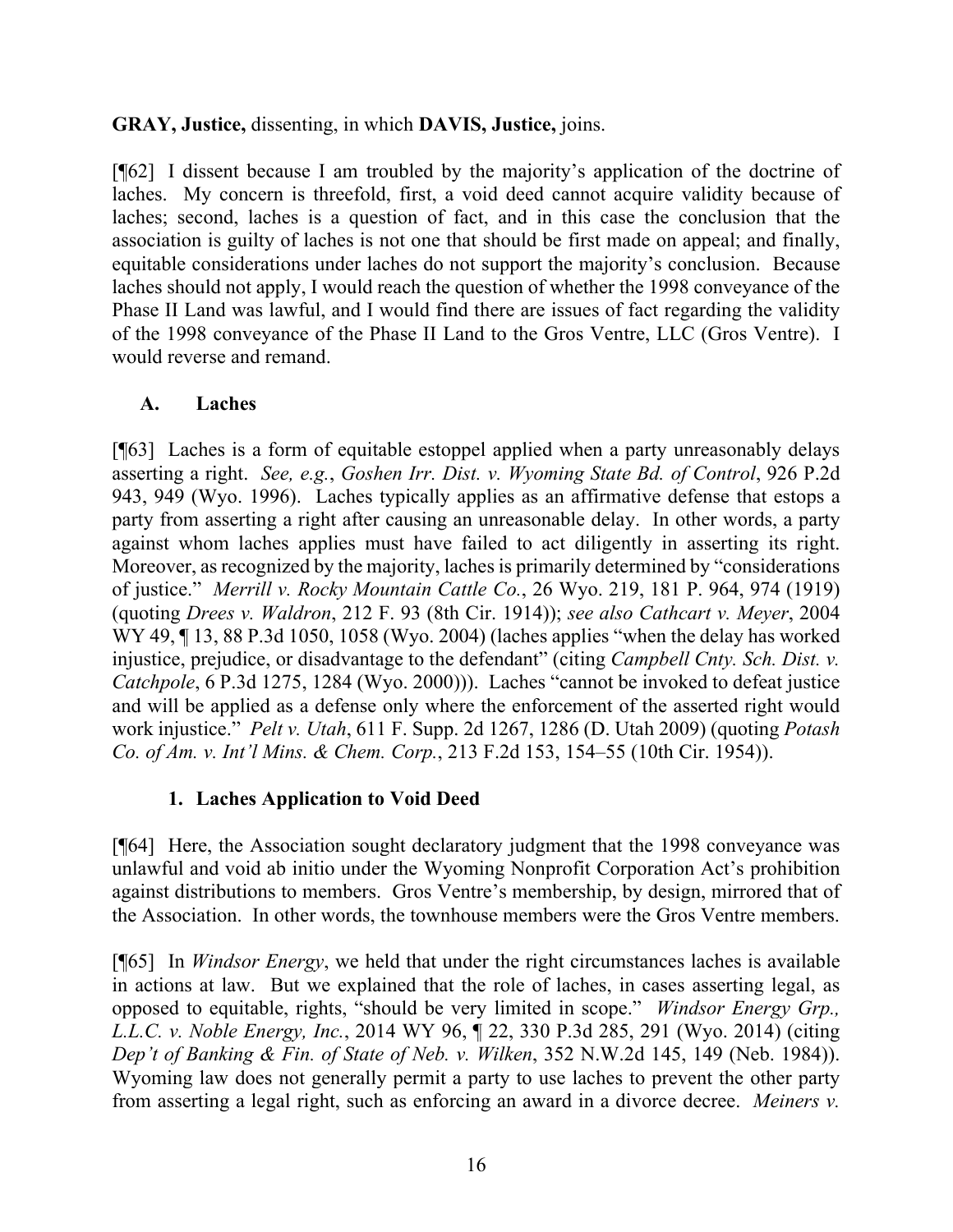*Meiners*, 2019 WY 39, ¶ 19, 438 P.3d 1260, 1268–69 (Wyo. 2019) (citing *Hammond v. Hammond*, 14 P.3d 199, 202 (Wyo. 2000) ("defense of laches is not available in child support collection actions because suits for monetary judgments for child support arrearages are legal rather than equitable")).

[¶66] We have likewise recognized that where a deed or judgment is void, neither a statute of limitations nor laches will apply. *See Linch v. Linch*, 2015 WY 141, ¶ 14, 361 P.3d 308, 313 (Wyo. 2015) ("[T]here seems to be universal agreement that laches . . . cannot cure a void judgment[.]" (quoting *Jackson v. FIE Corp.*, 302 F.3d 515, 523 n.22 (5th Cir. 2002))). "[A] void deed is a nullity, making it ineffective to transfer title and ineffective to set a statute of limitations running." *Anadarko Land Corp. v. Fam. Tree Corp.*, 2017 WY 24, ¶ 16, 389 P.3d 1218, 1223 (Wyo. 2017); *Denny v. Stevens*, 52 Wyo. 253, 73 P.2d 308, 310 (1937) (tax deed void on its face will not set statute of limitations in motion); *Poag v. Flories*, 317 S.W.3d 820, 825 (Tex. App. 2010) ("An equitable suit to quiet title is not subject to limitations if a deed is void."); *Ford v. Exxon Mobil Chem. Co.*, 235 S.W.3d 615, 618 (Tex. 2007) (same, citing cases); *Argyle v. Slemaker*, 585 P.2d 954, 958 (Idaho 1978) ("Statutes of limitation are generally held to be inapplicable in actions brought by a landowner  $\dots$  to set aside a void deed[.]" (citing cases)).<sup>[6](#page-19-0)</sup>

[¶67] At issue here is the district court's decision that the conveyance was lawful, and the answer to that question is pivotal to whether or not laches is available. The majority put the cart before the horse when it considered laches before determining the validity of the deed—if the deed was void ab initio, laches cannot apply.

# **2. Laches Is a Question of Fact**

[¶68] The Weiner movants argued before the district court that laches barred the Association's claim that the transfer of the Phase II Land to Gros Ventre was void. The district court declined to address this argument, instead in both its order granting partial summary judgment to Weiner and G. Moser and its order denying summary judgment to the Association, it held that the transfer was legal. *See supra* ¶ 27. While I agree with the majority that "[w]e may affirm a summary judgment ruling on any basis found in the record," *supra* ¶ 43, I do not think in this case we can properly uphold summary judgment relying on laches.

[¶69] Typically, this Court has examined the question of laches where it was addressed by the lower court; our review is for an abuse of discretion. *See, e.g.*, *Est. of Weeks by & through Rehm v. Weeks-Rohner*, 2018 WY 112, ¶ 38, 427 P.3d 729, 739 (Wyo. 2018); *Seherr-Thoss v. Teton Cnty. Bd. of Cnty. Comm'rs*, 2014 WY 82, ¶ 60, 329 P.3d 936, 955 (Wyo. 2014); *Windsor Energy*, ¶ 23, 330 P.3d at 292; *Cathcart*, ¶ 13, 88 P.3d at 1058;

<span id="page-19-0"></span><sup>6</sup> I disagree with the majority's limited and deliberately narrow interpretation of the principles set forth in *Linch*, ¶ 14, 361 P.3d at 313 and *Anadarko*, ¶ 16, 389 P.3d at 1223. *See supra* note 5.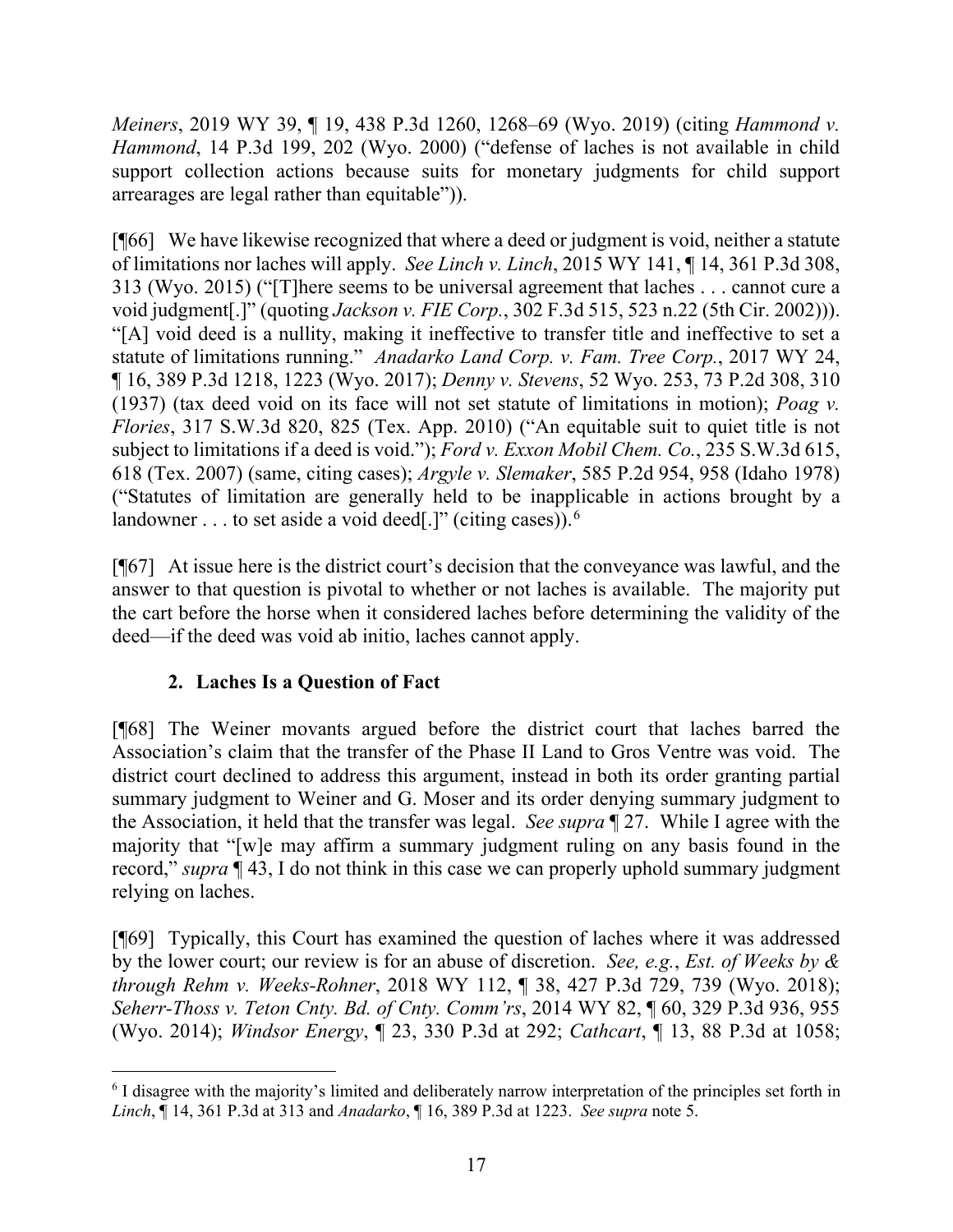*Dorsett v. Moore*, 2003 WY 7, ¶ 11, 61 P.3d 1221, 1224 (Wyo. 2003); *Thompson v. Bd. of Cnty. Comm'rs of the Cnty. of Sublette*, 2001 WY 108, ¶ 7, 34 P.3d 278, 280–81 (Wyo. 2001). We review a trial court's findings of fact to determine whether they are clearly erroneous. *Hall v. Hall*, 2005 WY 166, ¶ 6, 125 P.3d 284, 286 (Wyo. 2005).

[¶70] Because laches requires an intensive factual inquiry into the equities, its application is usually a question of fact. *See, e.g.*, *Weeks*, ¶¶ 38–41, 427 P.3d at 739–40; *Seherr-Thoss*, ¶ 61, 329 P.3d at 955; 30A C.J.S. *Equity* § 160, Westlaw (database updated Mar. 2022). Laches "may [only] be decided as a matter of law [when] the relevant facts are undisputed." 30A C.J.S. *Equity* § 160. "The conclusion that a plaintiff has been guilty of laches is not one that can be made by [an] appellate court, unless the subordinate facts found make such a conclusion inevitable as a matter of law." 30A C.J.S. *Equity* § 160; *see, e.g.*, *Reclaimant Corp. v. Deutsch*, 211 A.3d 976, 991 (Conn. 2019) (Connecticut Supreme Court declined to address the issue where "trial court made no factual findings regarding . . . laches"). The majority recognizes that there are disputed issues of fact in its discussion of undue or inexcusable delay and its discussion of injury, prejudice, or disadvantage. It then sweeps by those disputes in arriving at its conclusion that laches bars the Association's claim that the 1998 conveyance was unlawful.

[¶71] Here the district court did not find any "subordinate facts" that would decide the issue of laches, and it was inappropriate for the majority to do so without the benefit of the district court's analysis.

# **3. Laches Does Not Apply as a Matter of Law to the Facts in the Summary Judgment Record**

[¶72] Even if it was appropriate to consider laches here, the equities do not favor its application. As part of the original Tram Tower Townhouse Project, a nonprofit corporation was set up to manage common areas and enforce rules—the Tram Tower Townhouse Association. All townhouse owners were members of the Association. Here, the party who is alleged to have failed to act diligently is the Association. However, in 1996 at the time the underlying complaint against the developer was filed and continuing through 2016, both Weiner and G. Moser, the parties seeking to benefit from the application of laches, wore many hats. They were townhouse owners and members of the Association, served as Association board members, and were members and managers of Gros Ventre.<sup>[7](#page-20-0)</sup> They were also members of the 2006 LLC, which was formed after the discovery that Gros Ventre had been administratively dissolved.

[¶73] In 1998, during negotiations that led to the original settlement and the Phase II Land conveyance, the townhouse owners were advised that the Board intended to limit

<span id="page-20-0"></span><sup>7</sup> Under their management, Gros Ventre was administratively dissolved in 2001 for failure to file annual reports.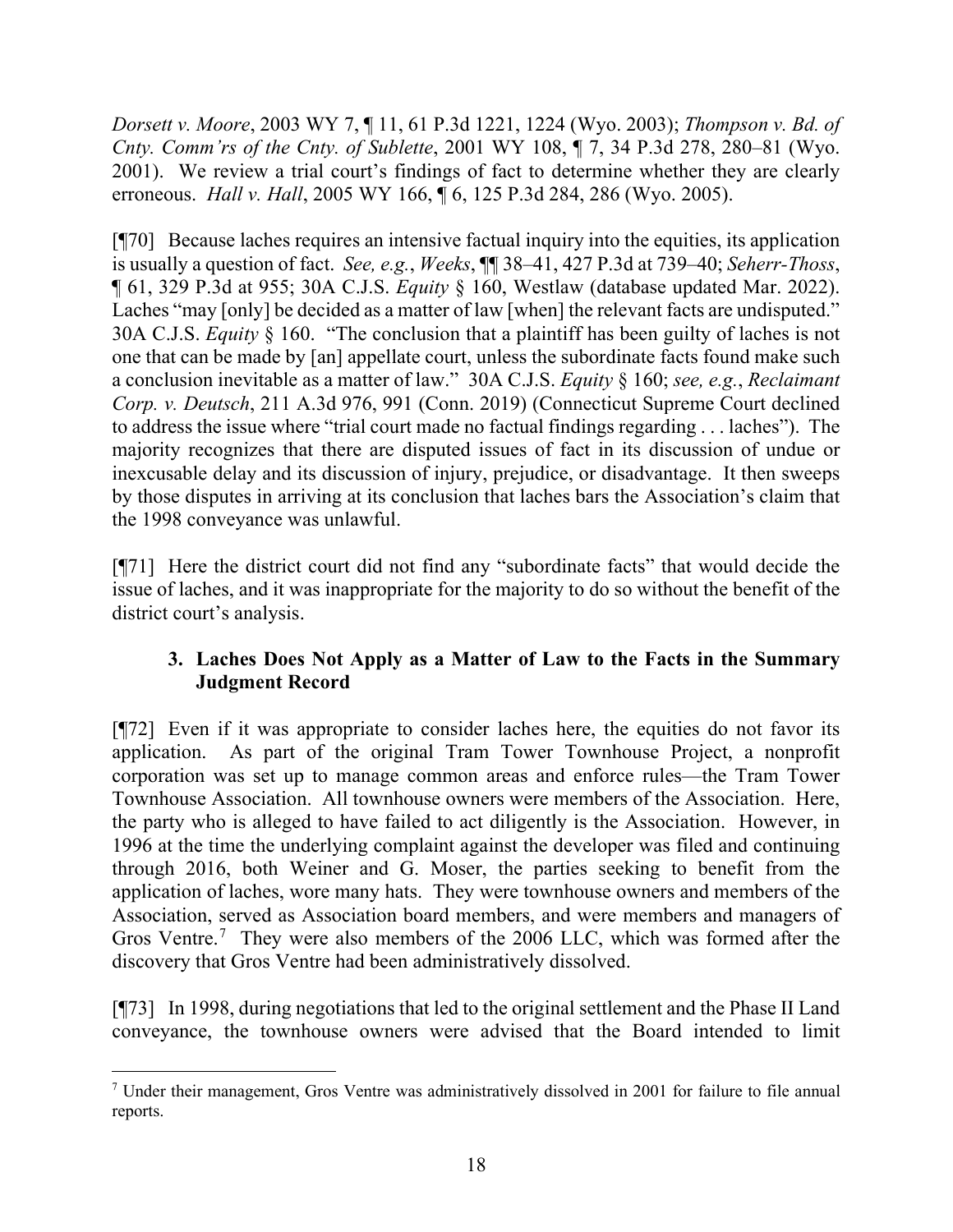development of the Phase II Land through its donation for a conservation easement or other means. At their December 28, 1998 annual meeting, the Board informed the owners that to accomplish this, the Phase II Land should be conveyed to a limited liability company, the members of which would be the current owners and Association members. The owners participating at the meeting in person (including Weiner and G. Moser) and by proxy unanimously approved this course of action. Gros Ventre was formed.

[¶74] The prospect of a conservation easement on the Phase II Land did not come to fruition. The record is devoid of evidence evincing a change of purpose—that the Phase II Land would remain undeveloped—until 2014, when Weiner and G. Moser received an offer to purchase the Phase II Land for \$2,750,000. The Association could not have known that the property ownership or intended use was disputed until that time.

[¶75] The majority properly recognizes the elements of laches: the party asserting the affirmative defense must prove "(1) lack of diligence by the party against whom the defense is asserted, and (2) prejudice to the party asserting the defense." *New Jersey v. New York*, 523 U.S. 767, 806, 118 S.Ct. 1726, 1748, 140 L.Ed.2d 993 (1998), *judgment entered*, 526 U.S. 589, 119 S.Ct. 1743, 143 L.Ed.2d 774 (1999) (quoting *State of Kansas v. State of Colorado*, 514 U.S. 673, 687, 115 S.Ct. 1733, 1742, 131 L.Ed.2d 759 (1995)); *see also Windsor Energy*, ¶ 12, 330 P.3d at 289.

[¶76] I question whether there was a lack of diligence by the Association. As explained in the preceding paragraphs, the Association had no indication that there were questions of ownership or purpose (land to remain undeveloped) with regard to the Phase II Land for many years. Accordingly, it had no reason to question or settle ownership of that property. The Association's intervention, shortly after Weiner and G. Moser filed to partition the Phase II Land, is not untimely in this case. There is no lack of diligence by the Association.

[¶77] Further, even assuming the Association lacked diligence in seeking to settle the title to the Phase II Land, such a lack was at least in part caused by Weiner and G. Moser, the parties seeking to invoke the doctrine of laches here. When "the party which advances the defense of laches is responsible for the delay or contributes substantially to it he cannot take advantage of it." *Pelt*, 611 F. Supp. 2d at 1286 (quoting *Potash*, 213 F.2d at 155). Unquestionably, the Association's failure to act emanates at least in part from its members' and Board's decisions and the Association members' votes. Thus, Weiner and G. Moser bear some of the responsibility for the Association's delayed action.

[¶78] Finally, I cannot conclude that there are no undisputed facts as to whether Weiner and G. Moser were prejudiced by any delay. Favorable inferences from the record may persuade the trial court that they were not. "[I]n the context of a defense based on laches, delay is not a bar unless it works to the disadvantage or prejudice of other parties. Where no one has been harmed in any legal sense and the situation has not materially changed, the delay is not fatal." 30A C.J.S. *Equity* § 153. "Prejudicial harm does not occur merely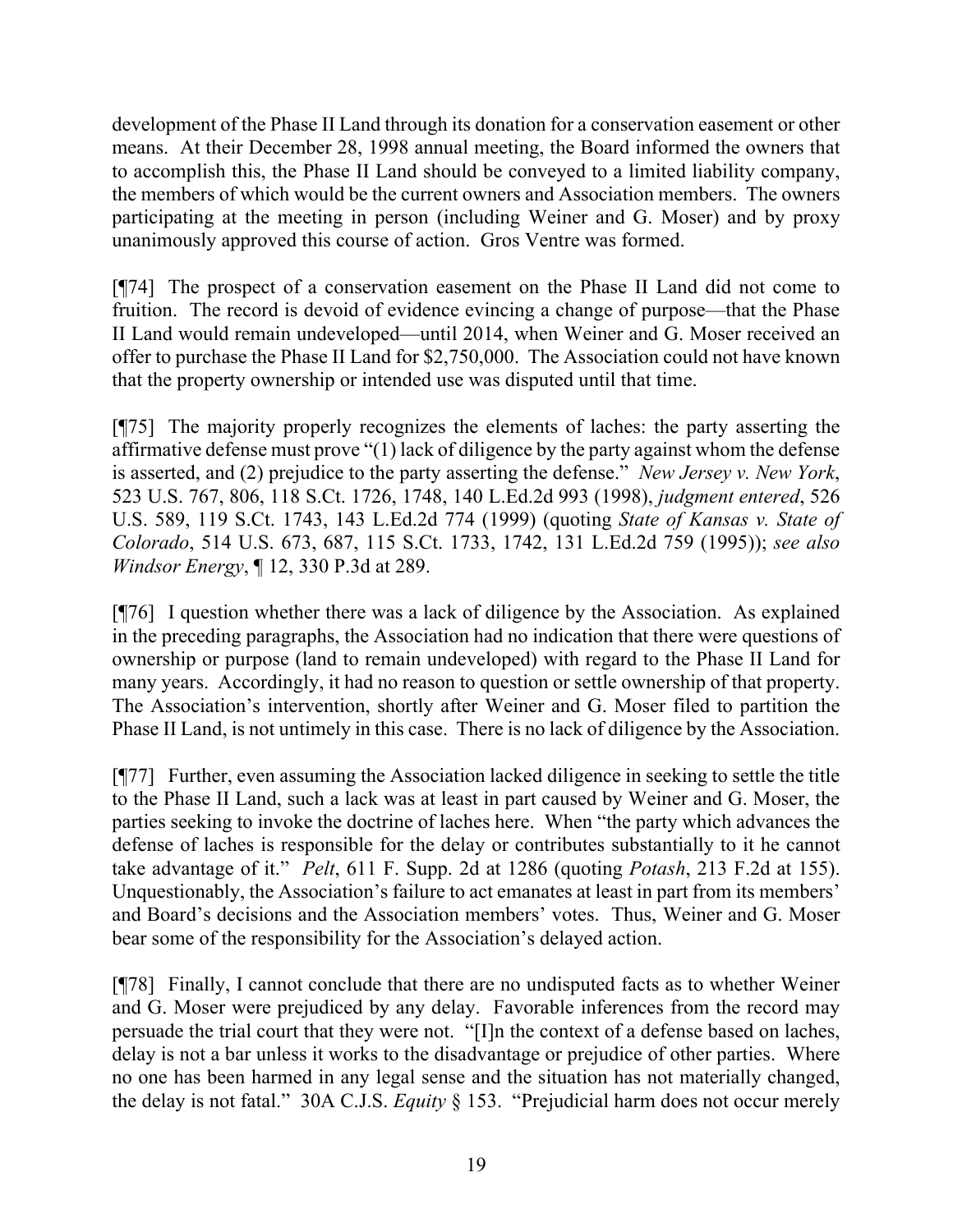because one loses what he or she otherwise would have kept. There must be a delay which causes a disadvantage in asserting and establishing a claimed right or defense, or other damage caused by detrimental reliance." *Id.* "Further, a party cannot assert the defense of laches if he or she actually benefited from the delay." *Markey v. Carney*, 705 N.W.2d 13, 23 (Iowa 2005) (citing 27A Am. Jur. 2d *Equity* § 193, at 670).

[¶79] The Association's intervention after the plaintiffs filed to partition the Phase II Land did not disadvantage Weiner or G. Moser in asserting a claimed right or defense.<sup>[8](#page-22-0)</sup> Weiner and G. Moser have made no "showing of injury, change of position, loss of evidence, unavailability of witnesses, or some other disadvantage resulting from delay[.]" *See* 30A C.J.S. *Equity* § 153. Instead, they likely benefitted from the delay because the value of the Phase II Land undoubtedly increased during the relevant time frame.

[¶80] Here Weiner and G. Moser were members of the Association when the original plan to use the property for the common advantage of the Association and its members was devised, they were members of the Board, and then managers of the various LLCs. They voted on the plan intended to maintain the Phase II Land as open space and participated in the chosen mechanism to accomplish that end. Laches should not apply to their benefit now.

[¶81] Applying the doctrine of laches on this summary judgment record could undercut the purpose of the doctrine. Rather than preventing injustice and hardship, the majority's decision could instead create an injustice. *See Brost v. L.A.N.D., Inc.*, 680 P.2d 453, 456 (Wash. Ct. App. 1984). It could cause the divestiture of the Association's ability to assert its interest in the Phase II Land at least arguably at the hands of Weiner and G. Moser, whose votes and actions created Gros Ventre, and whose inaction and delays caused the need to establish the 2006 LLC and subsequent conveyances leading to the current situation. Equities, when weighed after development of the facts, could well prevent the application of laches here.

# **B. Validity of the 1998 Conveyance**

[¶82] I now turn to the Association's claim that the 1998 conveyance was void ab initio. The facts show:

> [The Association's] Board wished to prevent development of the Phase II land. At some point in the settlement process the

<span id="page-22-0"></span><sup>&</sup>lt;sup>8</sup> The majority asserts the 2006 LLC engaged in various business activities related to the land, including adopting annual budgets, filing tax returns, paying casualty insurance, paying real property taxes, engaging legal counsel, and assessing members to raise funds to pay for such costs and expenses. These are for the most part simply accoutrements of ownership and not changes in position. Moreover, the necessity to engage council and form the 2006 LLC resulted from the failures of the managers including Weiner and G. Moser to attend to the business of the LLCs they managed.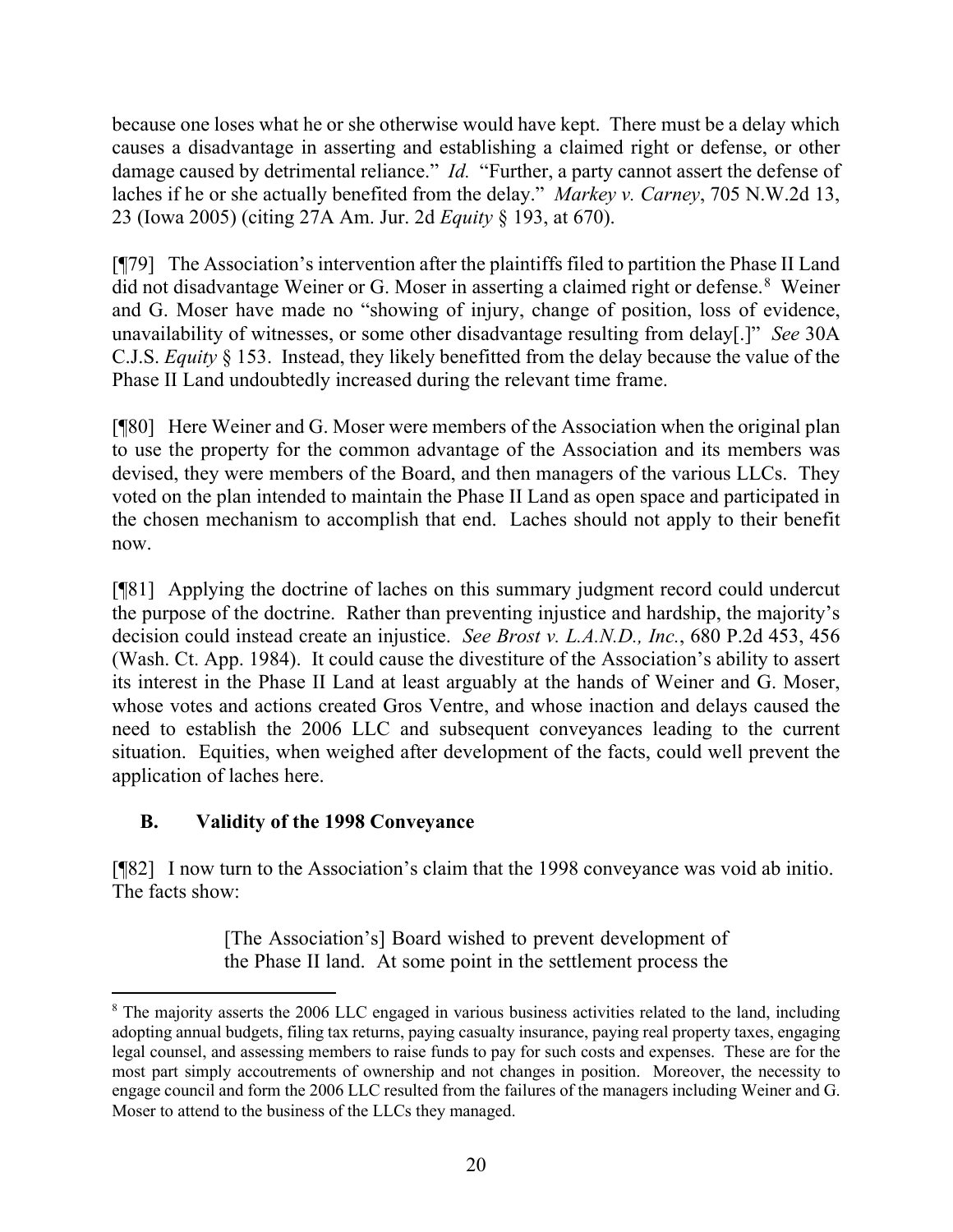idea arose that, should [the Association] receive title to the Phase II land, a conservation easement might be placed upon the Phase II land [and . . .] might also provide the means through which the owners of units at the development who had financed the litigation could receive a charitable tax deduction. With this possibility in mind, the settlement agreement ultimately stated that the Phase II land would be conveyed to [the Association], "or its designee." The "designee" language was included because the Board concluded it might be advantageous to have the land be owned by an entity other than [the Association] because [the Association] was a non-profit corporation that could not take advantage of a possible charitable tax deduction available through the grant of a conservation easement. Thus, the settlement agreement left open exactly which entity would take title to the Phase II land.

[¶83] The record reveals that the original settlement was between the Developer and the Association. Gros Ventre was not a party to the settlement. The material terms of the settlement, according to William Schwartz's (the Association's counsel) affidavit, were:

- 1. The Developer would convey the Phase II land to [the Association], or its designee;
- 2. The Developer would pay the sum of \$100,000 to [the Association];
- 3. [The Association] would release the Developer from all claims;
- 4. [The Association] would dismiss the lawsuit.

[¶84] On December 30, 1998, the Association and the Developers executed the settlement agreement, which, with respect to the Phase II Land provides:

> Conveyance To Association. On or before December 31, 1998, [the Developers] will execute and deliver to legal counsel for the Association an original Warranty Deed . . . conveying the Phase II property to the Association's designee, Gros Ventre, LLC . . . .<sup>[[9\]](#page-23-0)</sup>

<span id="page-23-0"></span><sup>&</sup>lt;sup>9</sup> The deed provides:

TRAM TOWER DEVELOPMENT COMPANY, INC., a defunct Wyoming corporation, of Teton County, State of Wyoming, and PAUL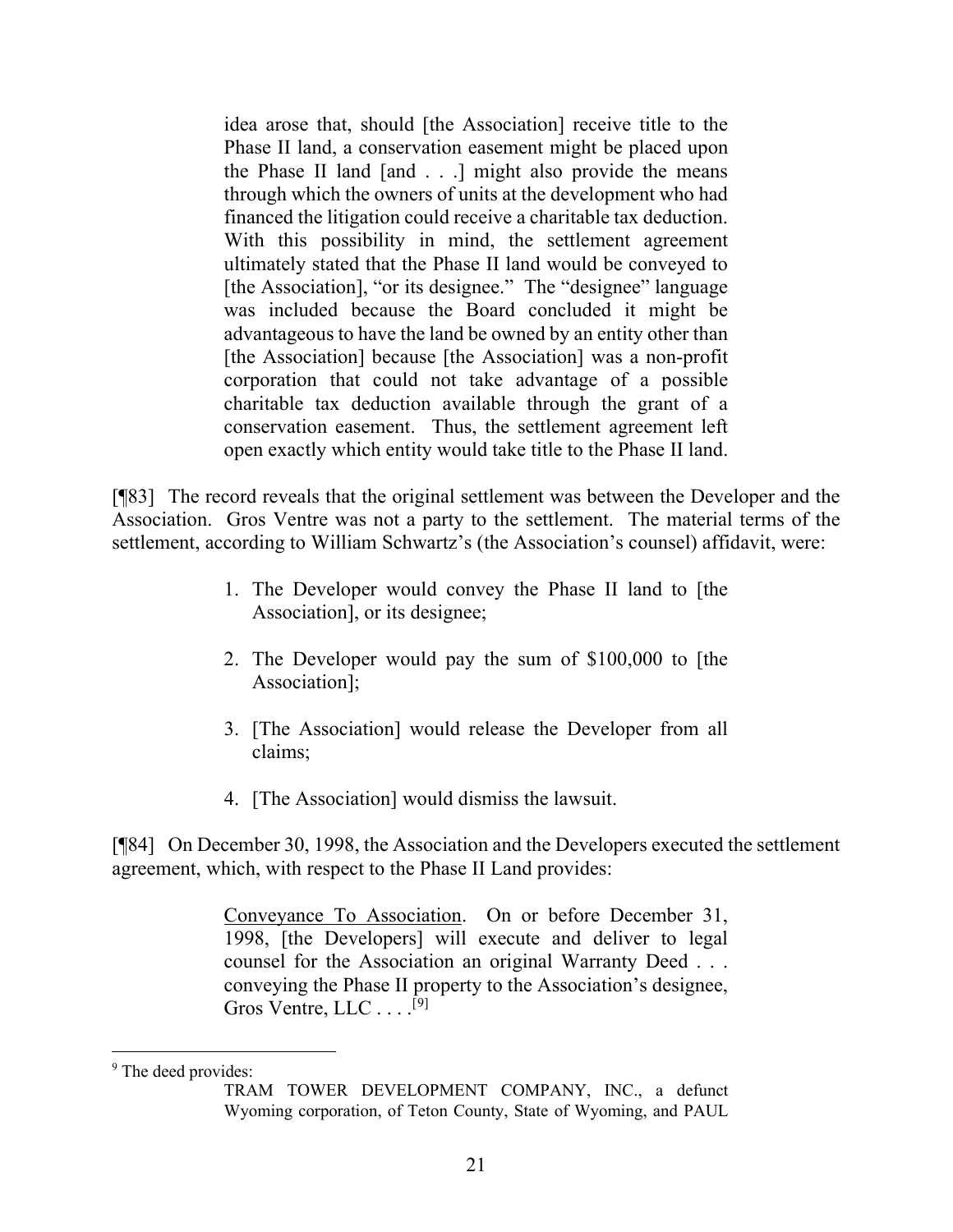[¶85] After the Association Board ratified the settlement agreement, Mr. Schwartz recommended that the members of the Association form a new LLC, Gros Ventre, to take title to the Phase II Land. The Association approved that strategy. Its annual meeting minutes state:

# **Phase II Land Deal:**

Phase II land was part of the settlement for the problems with the building. *Not only did the Association receive the \$100,000 but also received the Phase II [land] with the settlement.* It was discussed not to take title of the land under the "Association[."] But rather accept land under a newly created non-profit LLC. . . .

Motion was made to establish the LLC . . . .

(Second emphasis added.) As explained above, title to the Phase II Land passed from the Developer to Gros Ventre by the December 31, 1998 warranty deed.

[¶86] The parties do not dispute that the Association is a Wyoming nonprofit corporation, subject to the Wyoming Nonprofit Corporation Act, Wyo. Stat. Ann. §§ 17-19-101 through -1807 (the Act). The Act prohibits all "distributions" apart from those made upon dissolution.<sup>[10](#page-24-0)</sup> The Act defines a "distribution" as "the payment of a dividend or any part of the income or profit of a corporation to its members, directors or officers[.]" Wyo. Stat. Ann. § 17-19-140(a)(xi) (LexisNexis 2021).

[¶87] Where a party is without legal authority to convey title to property, the conveyance is void. *See Jewish Cmty. Ass'n of Casper v. Cmty. First Nat'l Bank*, 6 P.3d 1264, 1267 (Wyo. 2000) (holding "where a settlor has no legal authority to convey legal title to property, putting said property into an irrevocable trust is *ultra vires* and the ostensible trust created thereby is consequently void *ab initio*"). If the conveyance of the Phase II

McCOLLISTER, a single man of Teton County, State of Wyoming, GRANTORS, for and in consideration of TEN DOLLARS (\$10.00) and other good and valuable consideration, in hand paid, receipt of which is hereby acknowledged, CONVEY AND WARRANT to GROS VENTRE, LLC, a Wyoming flexible limited liability company of 20 East Simpson, P.O. Box 3890, Jackson, WY 83001, GRANTEE, the real estate described in Exhibit "A" hereto, [Phase II Land] together with all improvements and appurtenances located thereon or associated therewith, but subject to all easements and encumbrances of record.

<span id="page-24-0"></span><sup>&</sup>lt;sup>10</sup> Wyo. Stat. Ann. § 17-19-1301 provides, "Except as authorized by W.S. 17-19-1302, a corporation shall not make any distributions." Wyo. Stat. Ann. § 17-19-1302(b) authorizes "distributions upon dissolution in conformity with article 14 of this act." Tram Tower has not been dissolved and thus no distributions have been made in conformity with Article 14 of the Act.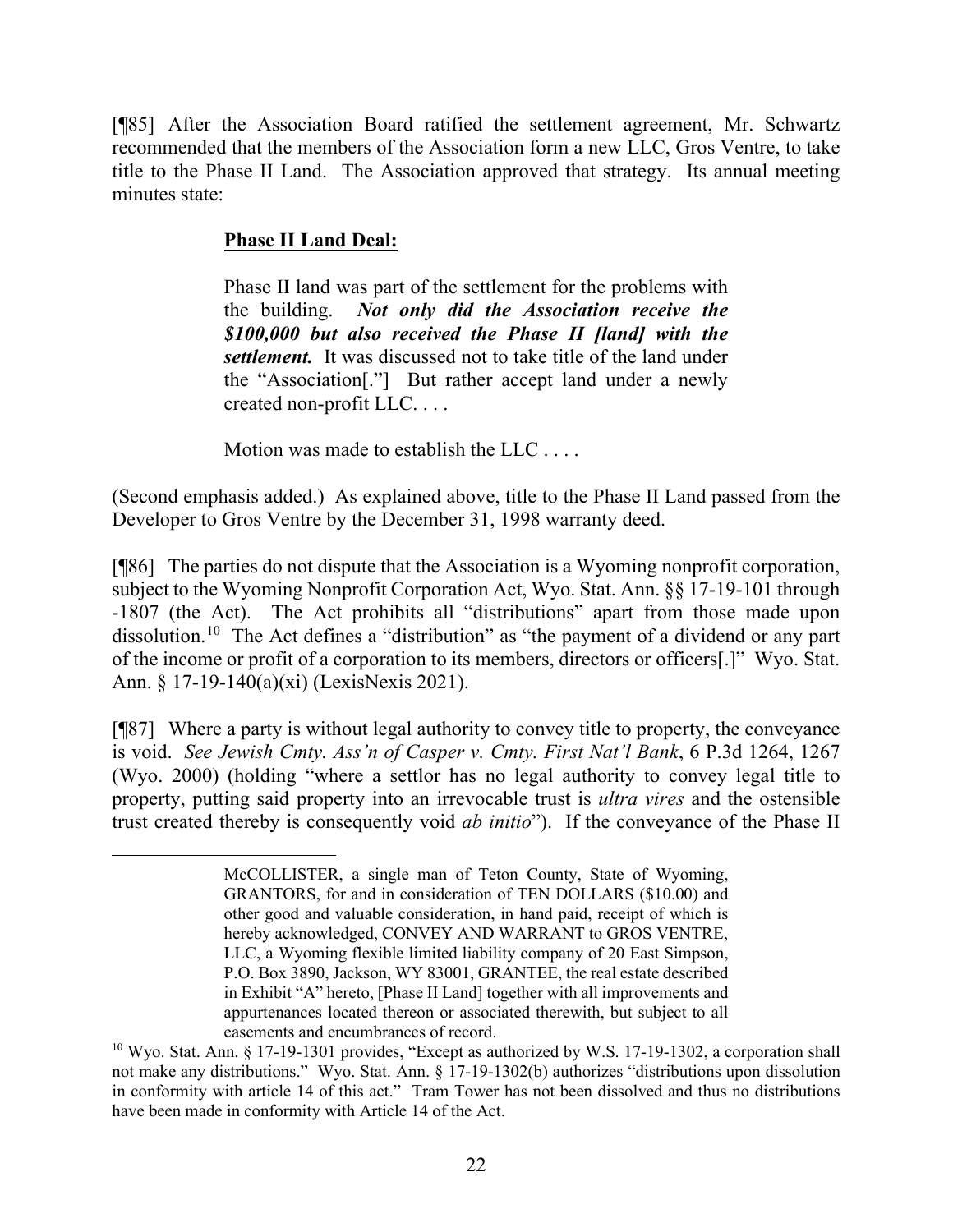Land qualifies as a distribution from the Association to its members, then it was prohibited by the Act and is void.

[¶88] *Borden v. Baldwin*, 281 A.2d 892, 894 (Pa. 1971) is instructive. There, a nonprofit corporation attempted to avoid a statutory prohibition on distributions to members by transferring corporate property to a trust which would then distribute money held in trust to the corporation's members. The *Borden* court ruled that such payments were improper distributions because the scheme was an attempt to effectuate an otherwise prohibited distribution of the nonprofit's assets to it members. *Borden*, 281 A.2d at 895–96; *see also De La Trinidad v. Capitol Indem. Corp.*, 2009 WI 8, ¶ 37, 759 N.W.2d 586, 598 ("The defining characteristic of a nonprofit corporation is that it is barred from distributing profits, or net earnings, to . . . its directors, officers or members." (quoting Jane C. Schlicht, *Piercing the Nonprofit Corporate Veil*, 66 Marq. L. Rev. 134, 136 (1982))).

[¶89] Here the district court refused to consider extrinsic evidence, instead determining that the deed was valid on its face. But a facial defect in a deed is one ground, not the only ground, for finding a deed void. *See, e.g.*, *Denny*, 73 P.2d at 310; *Anadarko*, ¶ 24, 389 P.3d at 1225 (citing *Thompson-Green v. Estate of Drobish*, 2006 WY 126, ¶ 12, 143 P.3d 897, 901 (Wyo. 2006) (failure of tax purchaser to make diligent effort to serve notice of redemption period on all co-tenants rendered tax deed void); *McCarthy v. Union Pac. Ry. Co.*, 58 Wyo. 308, 131 P.2d 326, 328 (1942) (declaring tax deed void where tax assessment was not made in name of property's true owner)). There are questions of fact regarding whether the 1998 conveyance was a distribution prohibited by the Act. The facts indicate that the Association, at a minimum, could have directed that the Phase II Land be conveyed to itself and that it did direct the conveyance to Gros Ventre. If the Phase II Land was an asset of the Association and the conveyance qualifies as a distribution of its assets to its members, then it was prohibited by the Act and is void. On the other hand, the Association may have been an intermediary to avoid a conflict of interest for counsel. If so, the conveyance may have been a "pass through" of settlement proceeds making the homeowners whole for repairs. In that case, the distribution of the Phase II Land may not have violated the statute.<sup>[11](#page-25-0)</sup> A trial is needed to make the determination.

<span id="page-25-0"></span><sup>&</sup>lt;sup>11</sup> In determining the validity of the deed, the district court relied solely on the face of the deed. Its reluctance to consider extrinsic evidence is not supported by Wyoming law. In *Anadarko*, we explained:

Essentially, Family Tree contends that since *Denny* holds that a facial defect in a tax deed will render that deed void, the corollary must also be true, that a tax deed can only be declared void if the alleged defect in the deed appears on the deed's face. We find no support for this corollary rule in either the *Denny* decision itself or in our decisions subsequent to *Denny*.

*Anadarko*, ¶ 21, 389 P.3d at 1224–25.

Extrinsic evidence may be considered when considering whether a deed is void, on its face or otherwise. *Id.* ¶ 24, 389 P.3d at 1225.